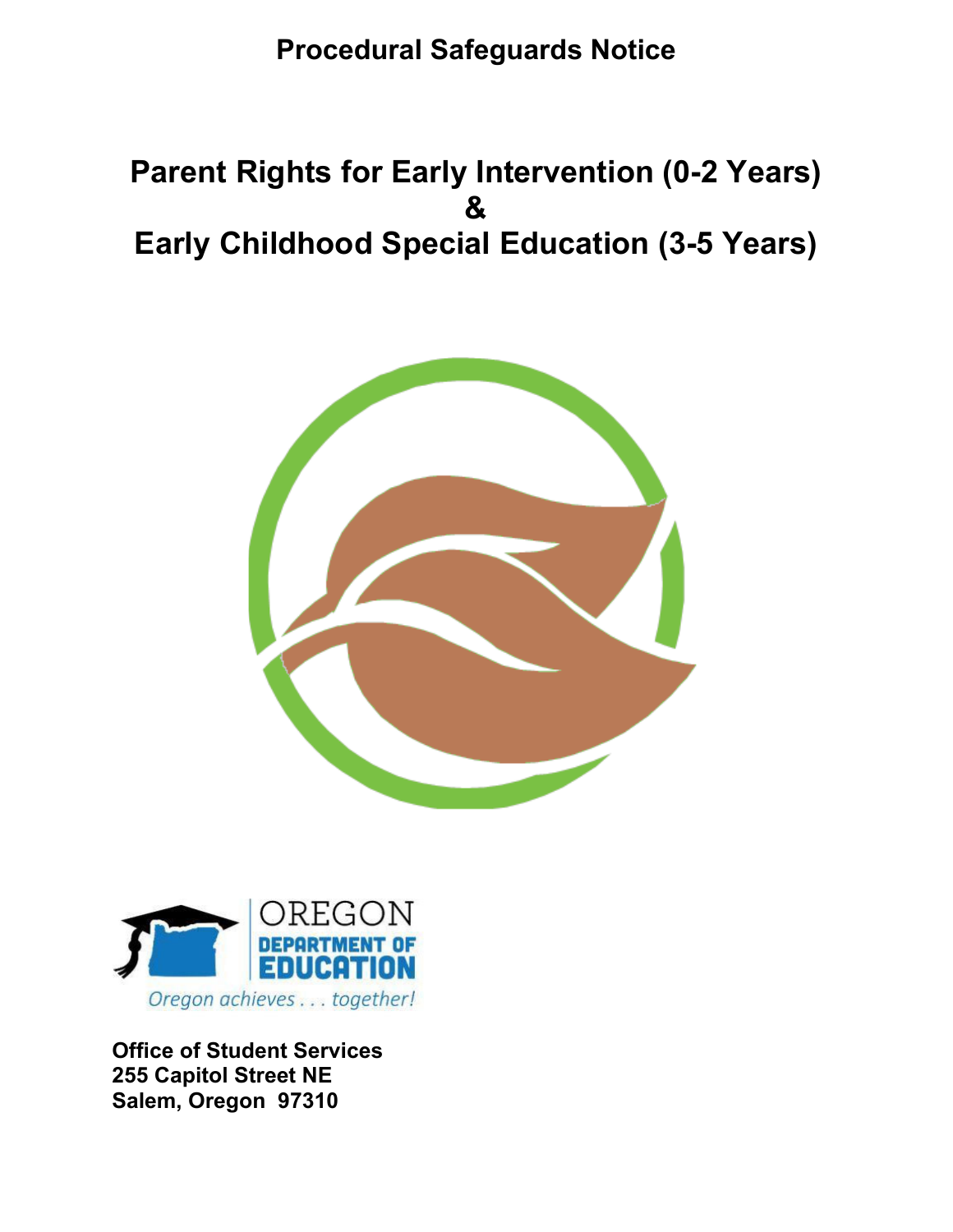## **Procedural Safeguards Notice in the set of the set of the set of the set of the set of the set of the set of the set of the set of the set of the set of the set of the set of the set of the set of the set of the set of th**

This document presents procedural safeguards for Early Intervention (EI), under IDEA, Part C, and Early Childhood Special Education (ECSE), under IDEA, Part B. For EI the requirements conform to IDEA regulations effective October 2011. For ECSE, the requirements conform to the U.S. Department of Education's Model Procedural Safeguards Notice (June 2009). Specific information about Oregon is provided where necessary.

Questions or comments about this document may be directed to:

Office of Student Services Oregon Department of Education 255 Capitol Street Salem, OR 97310 (503) 947-5782

http://www.oregon.gov/ode/rules-and-policies/Pages/Procedural-Safeguards.aspx This document is available electronically at:

It is the policy of the State Board of Education and a priority of the Oregon Department of Education that there will be no discrimination or harassment on the grounds of race, color, religion, sex, marital status, sexual orientation, national origin, age or disability in any educational programs, activities or employment. Persons having questions about equal opportunity and nondiscrimination should contact the Oregon Department of Education, 255 Capitol Street NE, Salem, Oregon 97310; phone 503-947-5747

## **CHILDREN WITH DISABILITIES**

The information in this booklet is for parents of children who are, or may be, eligible for Early Intervention (EI) or Early Childhood Special Education (ECSE) under the Individuals with Disabilities Education Act (IDEA), Parts C and B. Not all children with disabilities are eligible for early intervention or early childhood special education services under IDEA. Some children may have disabilities that affect major life activities but do not meet the eligibility requirements for one of the categories of disability under IDEA. These children may be protected by different federal laws, such as section 504 of the Rehabilitation Act of 1973 or the Americans with Disabilities Education Act (ADA). The rights for individuals protected under section 504 only are in some ways similar and in some ways different from the procedural safeguards described in this booklet. For more information about section 504, contact your EI/ECSE program or the ODE civil rights specialist.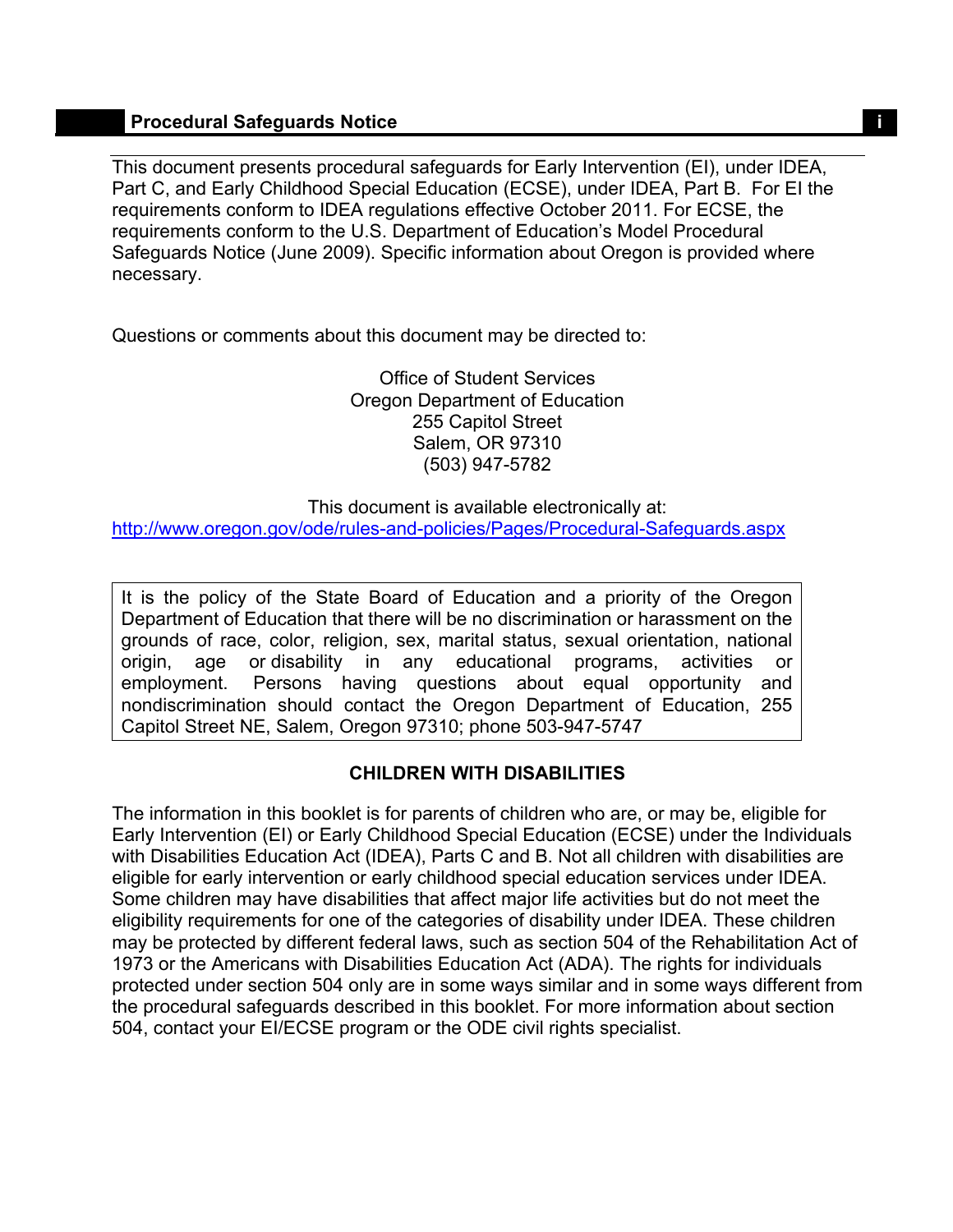## **Table of Contents**

| Discipline and Placement in Interim Alternative Educational Setting-ECSE Only 26 |  |
|----------------------------------------------------------------------------------|--|
|                                                                                  |  |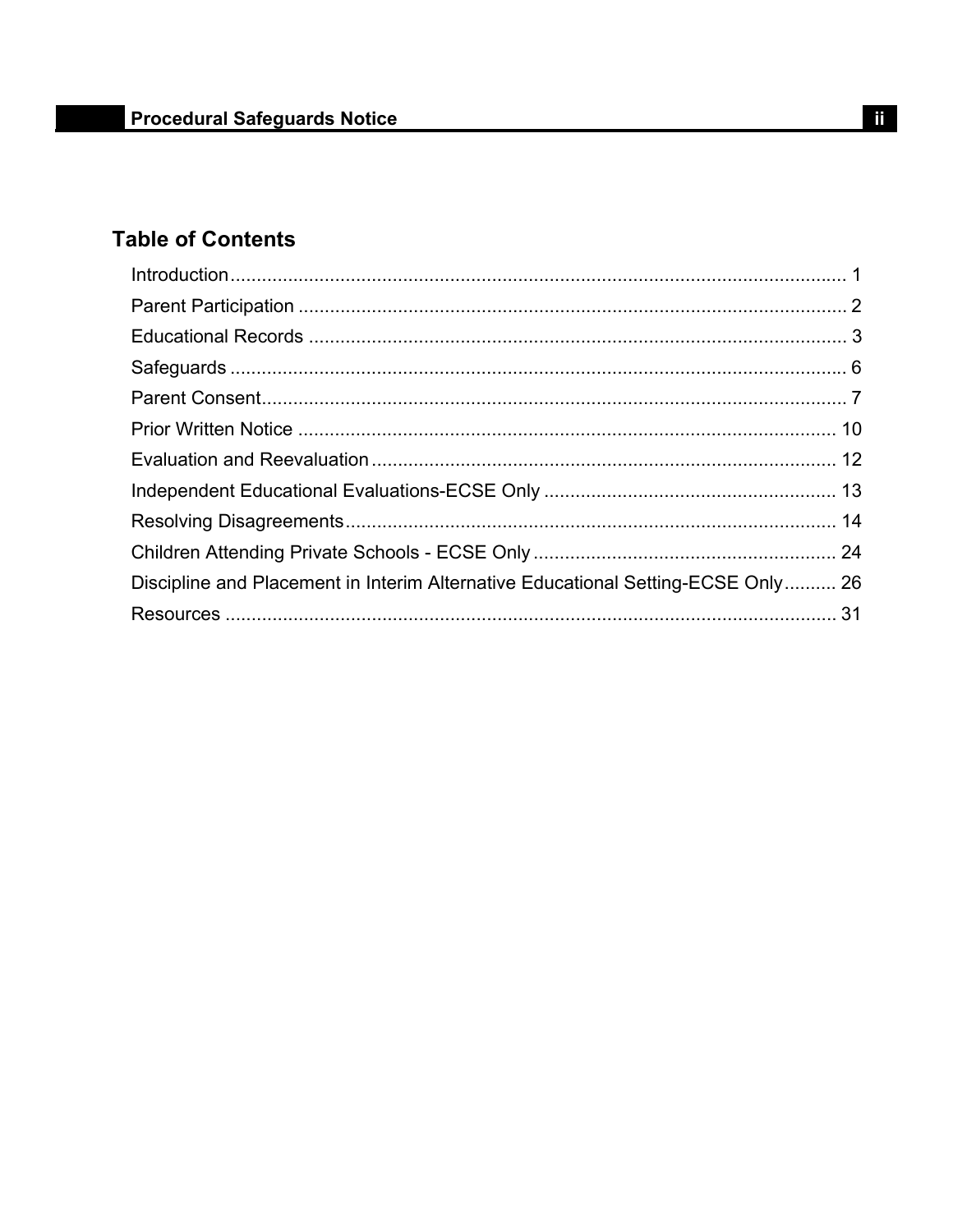## <span id="page-3-0"></span>**INTRODUCTION**

### **Who is this booklet for?**

This booklet provides parents of children with disabilities from birth to kindergarten an overview of their educational rights, also called procedural safeguards. This booklet is the Notice *of Procedural Safeguards* for parents and surrogate parents. Federal law requires you to be informed of all procedural safeguards, even those that seldom arise with young children.

## **When must I get a copy of this booklet?**

The law says this *Notice of Procedural Safeguards* must be given to you:

- Once a year;
- When you ask for a copy;
- The first time your child is referred for an early intervention (EI) or early childhood special education (ECSE) evaluation or when you request an evaluation and,
- When your first complaint or due process request in a school year is received; and
- For ECSE, when a disciplinary decision regarding your child constitutes a change of placement.

#### **What will this booklet tell me?**

This booklet will tell you about your rights in early intervention and early childhood special education. This booklet will not give you detailed information about IFSPs, services and programs. You may get more information about these areas by talking to your child's service coordinator, teacher, program representative, or from the Oregon Department of Education (ODE) web site and other resources listed in the back of this booklet.

This booklet uses the term "public agency" to mean the school district, EI/ECSE program or other public agency that is responsible for some aspect of your child's EI/ECSE services.

## **Where do the rights in this booklet come from?**

The Individuals with Disabilities Education Act (IDEA) is a federal special education law that requires states to provide EI and ECSE services to eligible young children with disabilities.

## **What is the difference between EI and ECSE?**

Early intervention (EI) means services for children with disabilities from birth to age three that are designed to meet the developmental needs of the child and the needs of the family related to enhancing the child's development. EI services are provided in settings that are natural or typical for children without disabilities, unless the child needs a more specialized setting. These services are described in your child's IFSP.

Early childhood special education (ECSE) means services to meet the unique needs of children with disabilities from age three until the age of eligibility for public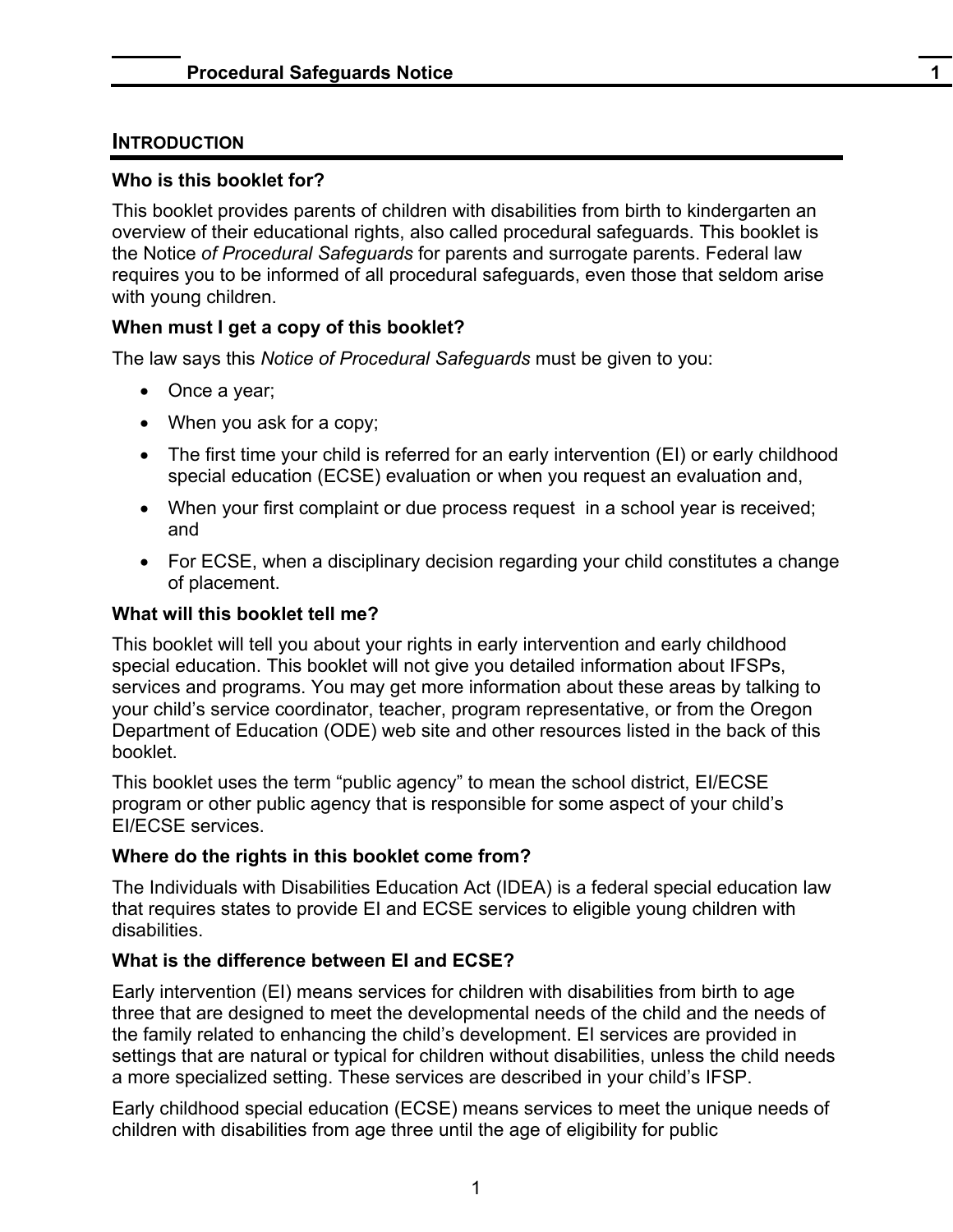<span id="page-4-0"></span>school.Children eligible for ECSE services must be provided with a free appropriate public education (FAPE). FAPE means special education and related services necessary for your child to benefit from his or her education. These services are described in your child's IFSP. The law says that the team must place your child in the "least restrictive environment." This means your child must be placed in the most typical kind of program that will meet your child's needs, based on your child's IFSP.

### **What is an IFSP?**

IFSP stands for Individualized Family Service Plan. A team that includes you, your child's teachers, and others design these services after they decide whether your child has a disability and meets the criteria for special education that is in the law. The IFSP describes the services to be provided to your child. The IFSP team includes you, your child's teachers, and others. The IFSP team reviews your child's assessment information, identifies measurable goals for your child, and determines the services and supports your child needs to reach those goals. You may get more information about IFSPs from your child's service coordinator, teacher or other program staff.

#### **Where can I get more information?**

Your local EI/ECSE program is the first stop for more information. There are a number of people in the program who can answer questions about the services for your child, including your child's service coordinator. Other service providers who work with your child also may be helpful to you. Other resources are listed at the end of this booklet.

## **PARENT PARTICIPATION**

## **Who is considered a "parent"?**

Under the IDEA, a parent may be:

- A biological or adoptive parent of a child;
- A foster parent of a child;
- A legal guardian (other than a State agency) or other person legally responsible for the child's welfare;
- An individual acting as a parent in place of a biological or adoptive parent (including a grandparent, stepparent, or other relative) with whom the child lives; or,
- A surrogate parent appointed by the public agency or a juvenile court.
- If more than one person is qualified to act as a parent, and the biological or adoptive parent is attempting to act as the parent, the biological or adoptive parent is presumed to be the parent under the IDEA. However:
- This rule does not apply if the biological or adoptive parent does not have legal authority to make educational decisions for the child.
- If there is a court order or judicial decree stating who can act as the parent of a child or to make educational decisions on behalf of a child, that person will be the parent for special education purposes.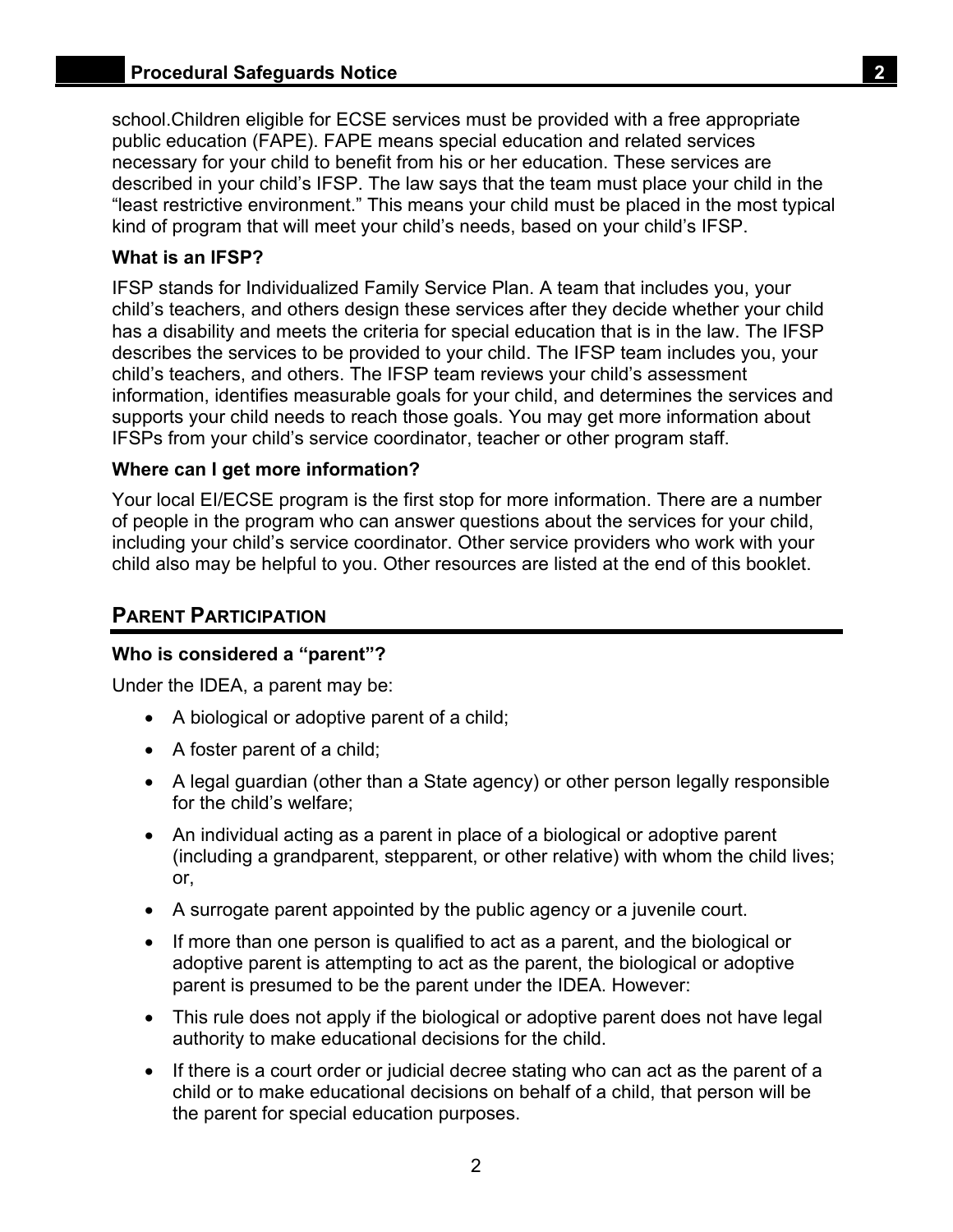#### <span id="page-5-0"></span>**Do I have the right to participate in making decisions about my child's EI/ECSE services?**

Yes, your participation is valuable. You have the right to participate in meetings about your child's special needs, evaluation, EI/ECSE services, where your child receives services (placement), and other matters relating to your child's EI/ECSE services. This includes the right to participate in meetings to develop your child's IFSP.

### **What is a surrogate parent and when is one needed?**

A surrogate parent is a person who is assigned to make educational decisions for a child with disabilities in specific situations when the parent cannot be identified or located, or the child is a ward of the court. Each EI/ECSE program has a method for determining whether a child needs a surrogate parent and for assigning a surrogate parent to the child. The person selected as surrogate: (1) may not have any interest that conflicts with the interests of the child he or she represents and (2) must have knowledge and skills that ensure adequate representation of the child. A surrogate parent participates as the parent at IFSP meetings and has all the rights described in this booklet.

## **EDUCATIONAL RECORDS**

## **May I look at my child's education records?**

Yes. Two laws, the Family Educational Rights and Privacy Act (FERPA) and the IDEA, give you the right to look at all of your child's educational records. Ask your child's teacher, service coordinator or program administrator if you want to look at the records.

If you ask to look at your child's records, your child's program must arrange for this:

- Without unnecessary delay;
- Before any meeting about your child's IFSP;
- Before any due process hearing related to your child(including a resolution meeting or a meeting regarding discipline) related to your child; and, in any case,
- For EI: Within 10 calendar days of your request;
- For ECSE: Within 45 calendar days of your request.

Usually, requests to look at educational records are made to the program administrator.

Your right to inspect and review education records includes:

- 1. Your right to a response from the EI/ECSE program to your reasonable requests for explanations and interpretations of the records;
- 2. Your right to request that the EI/ECSE program provide copies of the records if you cannot effectively inspect and review the records unless you receive those copies; **and**,
- 3. Your right to have your representative inspect and review the records.

The EI/ECSE program may presume that you have authority to inspect and review records relating to your child unless advised that you do not have the authority under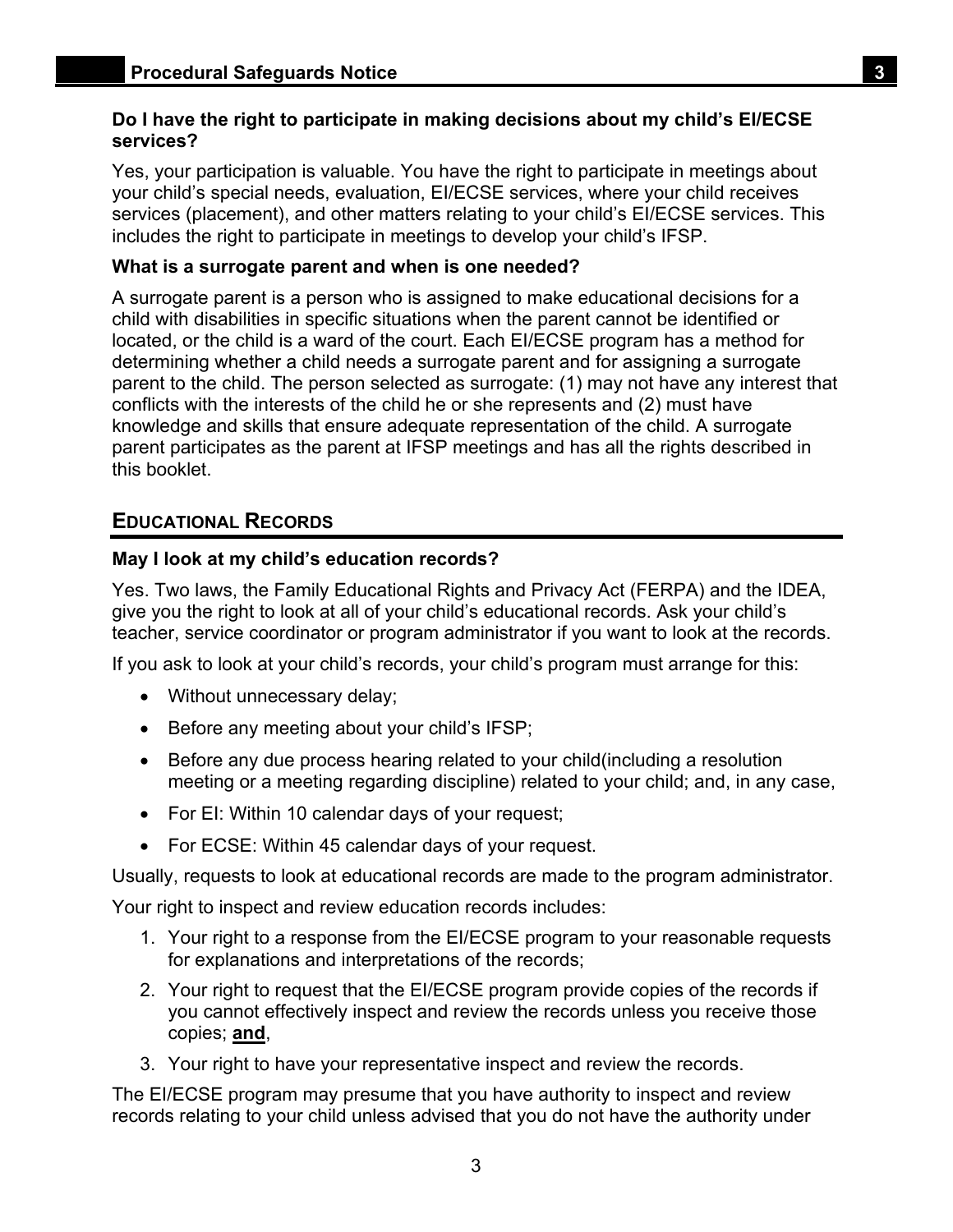applicable Oregon law governing such matters as guardianship, or separation and divorce.

Each EI/ECSE program must keep a record of parties obtaining access to education records collected, maintained, or used under the IDEA (except access by parents and authorized employees of the participating agency), including the name of the party, the date access was given, and the purpose for which the party is authorized to use the records.

If any education record includes information on more than one child, the parents of those children have the right to inspect and review only the information relating to their child or to be informed of that specific information.

On request, the EI/ECSE program must provide you with a list of the types and locations of education records collected, maintained, or used by the agency.

The EI/ECSE Program may charge a fee for copies of records that are made for you under the IDEA, if the fee does not effectively prevent you from exercising your right to inspect and review those records. An EI/ECSE program may not charge a fee to search for or to retrieve information under the IDEA.

However, for EI, your EI/ECSE program must provide at no cost to you:

- 1. An initial copy of the child's early intervention (EI) record;
- 2. A copy of each evaluation, assessment of your child, family assessment, and IFSP as soon as possible after each IFSP.

### **What can I do if I want to correct my child's educational records?**

For EI: If you believe that information in the education records regarding your child or yourself as a parent is inaccurate, misleading, or violates the privacy or other rights of your child, you may request the EI/ECSE program that maintains the information to change the information.

For ECSE: If you believe that information in the education records regarding your child is inaccurate, misleading, or violates the privacy or other rights of your child, you may request the EI/ECSE program that maintains the information to change the information.

The EI/ECSE program must decide whether to change the information in accordance with your request within a reasonable period of time of receipt of your request. If the EI/ECSE program refuses to change the information as you requested, it must inform you of the refusal and your right to a hearing.

The EI/ECSE program must, on request, provide you an opportunity for a hearing to challenge information in education records regarding your child to ensure that it is not inaccurate, misleading, or otherwise in violation of the privacy or other rights of your child.

A hearing to challenge information in education records must be conducted according to the procedures for such hearings under the Family Educational Rights and Privacy Act (FERPA).

If, as a result of the hearing, the EI/ECSE program decides that the information is inaccurate, misleading or otherwise in violation of the privacy or other rights of the child, it must change the information and inform you in writing.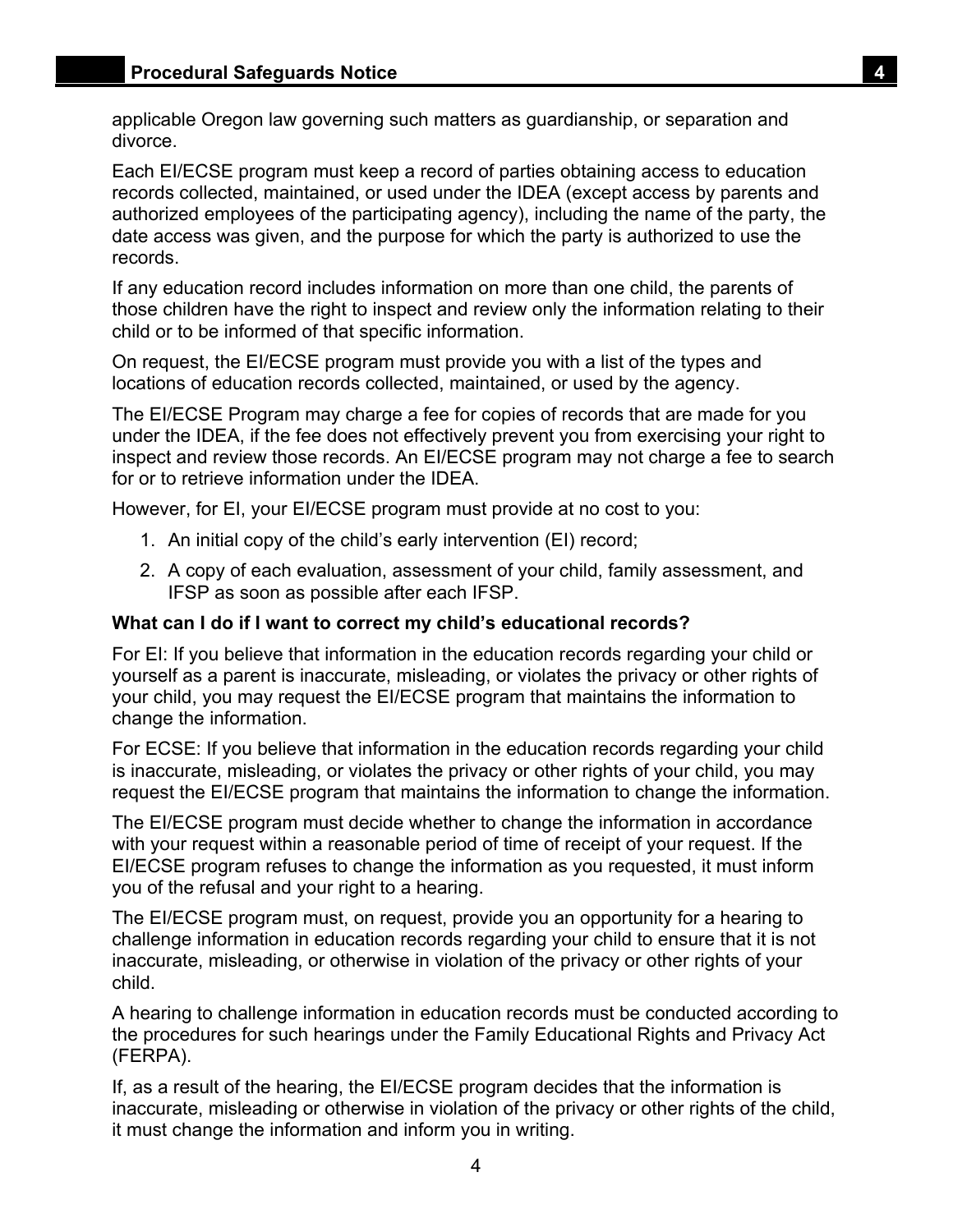If, as a result of the hearing, the EI/ECSE program decides that the information is not inaccurate, misleading, or otherwise in violation of the privacy or other rights of your child, it must inform you of your right to place in the records that it maintains on your child a statement commenting on the information or providing any reasons you disagree with the decision of the EI/ECSE program.

Your explanation must:

- 1. Be maintained by the EI/ECSE program as part of the records of your child as long as the record or contested portion is maintained by the EI/ECSE program; **and**,
- 2. If the EI/ECSE program discloses the records of your child or the challenged portion to any party, the explanation must also be disclosed to that party.

## **What is "personally identifiable" information?**

Personally identifiable information is defined in FERPA, 34 CFR 99.1 to 99.38, which protects the records of children with disabilities, including early intervention and early childhood special education records. The IDEA, also adopts the definition of "education records" found at 34 CFR Part 99, FERPA. For EI, the term education records means early intervention records.

Personally identifiable information includes information such as:

- (a) Your child's name, your name as the parent, or the name of another family member;
- (b) Your child's address;
- (c) A personal identifier, such as your child's social security number or student number;
- (d) A list of personal characteristics or other information that would make it possible to identify your child with reasonable certainty;
- (e) Other information, such as your child's date of birth, place of birth, and mother's maiden name.

## **Are my child's educational records confidential?**

Yes, the Family Educational Rights and Privacy Act (FERPA) and IDEA also protect the confidentiality of your child's education records and personally identifiable information.

Each EI/ECSE program must protect the confidentiality of personally identifiable information at collection, storage, disclosure, and destruction stages.

One official at each participating agency must assume responsibility for ensuring the confidentiality of any personally identifiable information.

All persons collecting or using personally identifiable information must receive training or instruction regarding Oregon's policies and procedures regarding confidentiality under the IDEA and the FERPA.

Each EI/ECSE program must maintain, for public inspection, a current listing of the names and positions of those employees within the agency who may have access to personally identifiable information.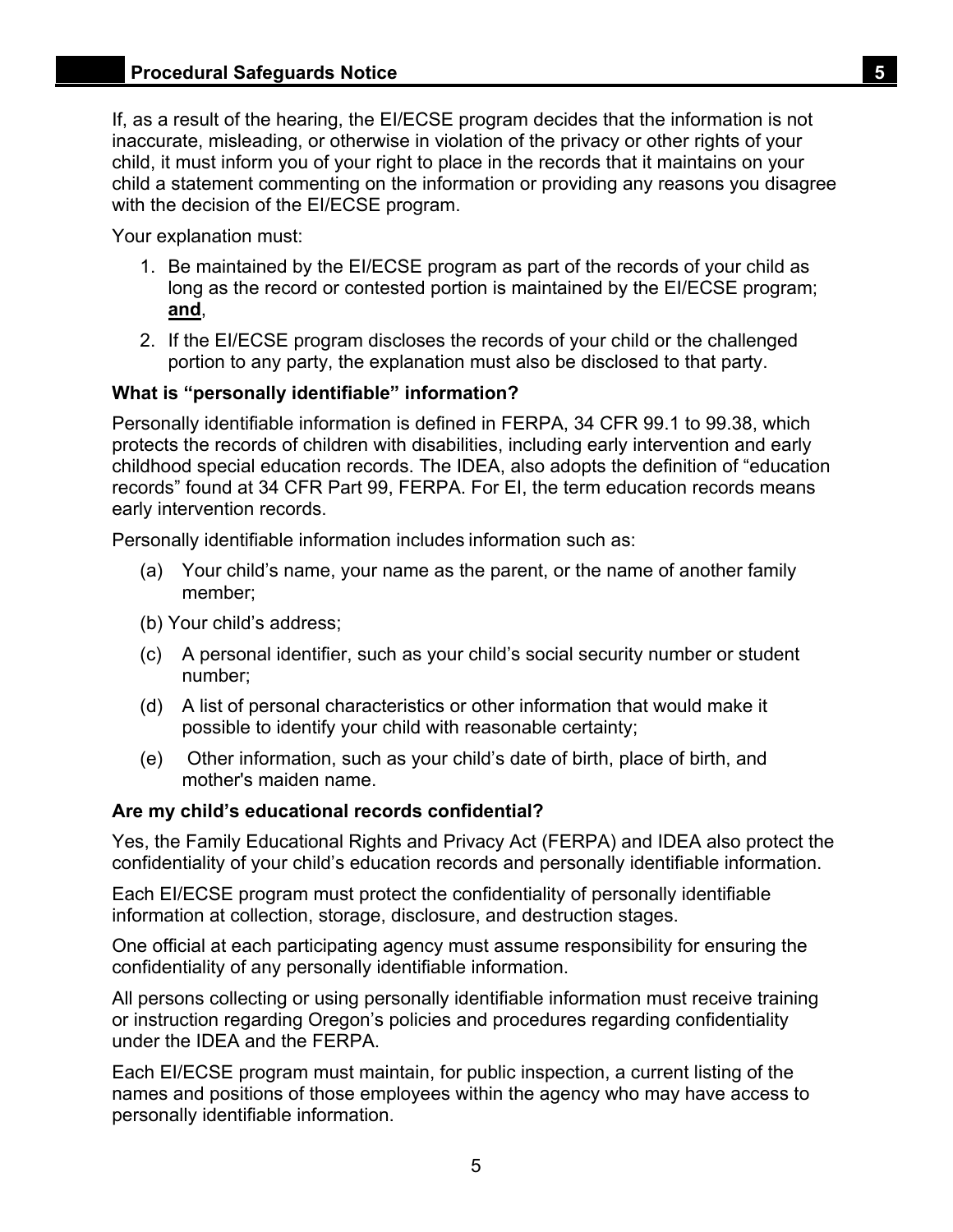<span id="page-8-0"></span>Unless the information is contained in education records, and the disclosure is authorized without parental consent under the Family Educational Rights and Privacy Act (FERPA), you must give written consent must before personally identifiable information is disclosed to parties other than officials of your child's EI/ECSE program.

Except under the circumstances specified below, your consent is not required before personally identifiable information is released to officials of participating agencies for purposes of meeting a requirement of the IDEA.

For ECSE: If you have enrolled your child in a private school that is not located in the same school district in which you reside, your consent must be obtained before any personally identifiable information about your child is released between officials in the school district where the private school is located and officials in the school district where you reside.

## **SAFEGUARDS**

In general, you must give written consent for people other than officials of your child's EI/ECSE program to look at your child's education records unless the disclosure is authorized without parental consent under FERPA and, for EI, under IDEA.

Generally, FERPA authorizes that your child's records may be released without your consent to:

- Teachers and other program staff who have a "legitimate educational interest;"
- Another program, district or educational agency if you are transferring to or getting services from that district or agency.

Your child's records may also be released without your consent in limited circumstances as described in the family education rights and privacy act (FERPA). For example, your written consent is not required to comply with a court order, or in a health or safety emergency. Some information, like your child's name, address, and activities, may be released as "directory information" **IF** you have not signed a paper refusing the release of directory information. Contact your program for a copy of your program's complete records policy.

Your EI/ECSE program must inform you when personally identifiable information collected, maintained, or used is no longer needed to provide EI/ECSE services to your child or is no longer required to be maintained under applicable Federal and State laws.

The information must be destroyed at your request. (Destruction means physical destruction or removal of personal identifiers from information so that the information is no longer personally identifiable.)

However, a permanent record of your child's name, address, and phone number and EI/ECSE participation may be maintained without time limitation. For EI, the permanent record may also include the names of service coordinators and EI providers, exit data (including year and age at exit, and any programs entered upon exit.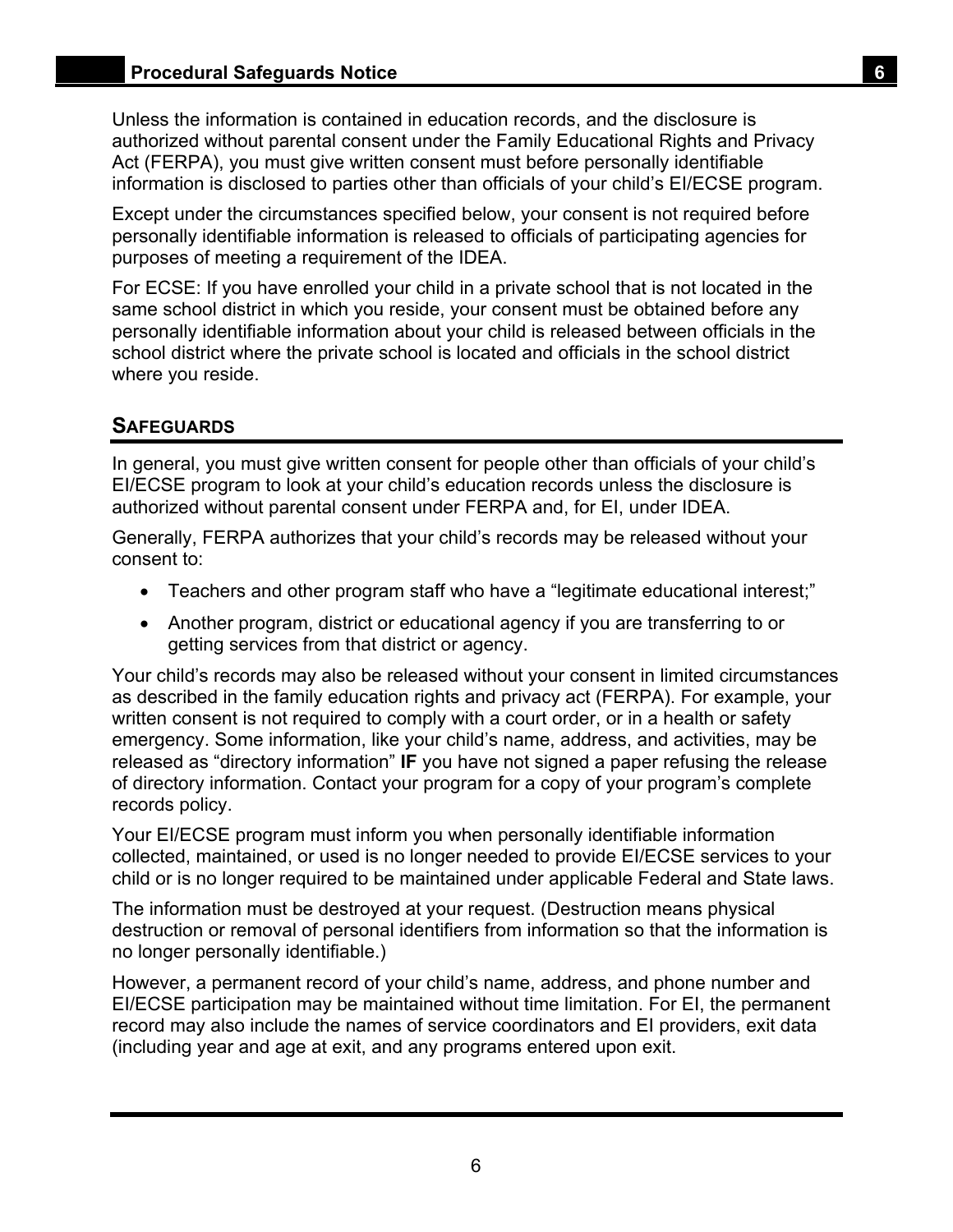## <span id="page-9-0"></span>**PARENT CONSENT**

## **What does "consent" mean?**

*Consent* means:

- 1. You have been fully informed in your native language or other mode of communication (such as sign language, Braille, or oral communication) of all information about the action for which you are giving consent.
- 2. You understand and agree in writing to that action, and the consent describes that action and lists the records (if any) that will be released and to whom; **and**
- 3. You understand that the consent is voluntary on your part and you may withdraw your consent at any time.

## **Is my consent needed for evaluating my child?**

Yes. The public agency must give you written notice and get your informed written consent before it can evaluate or reevaluate your child. The public agency must inform you about the tests to be used with your child.

Your consent for initial evaluation does not mean that you have also given your consent for the ECSE program to start providing ECSE services to your child.

## **Are there any exceptions to when my consent is needed for evaluating my child?**

Yes. Parental consent is not required before (1) reviewing existing information as part of an evaluation or re-evaluation; (2) giving a test or evaluation that is administered to all children (unless consent is required of all children's parents before administering the test) or (3) conducting evaluation tests, procedures or instruments that are identified on the child's IFSP as a measure for determining progress.

Also, for ECSE, the public agency may reevaluate your child without your written consent if it has taken reasonable measures to get your consent and you have not responded. State regulations still require parent consent before giving an intelligence or personality test.

## **May I refuse consent for my child to be evaluated or reevaluated?**

Yes, you may refuse consent for an evaluation or a reevaluation of your child. To avoid confusion, you should inform the public agency in writing if you want to refuse consent.

For ECSE: If you refuse to give consent for an evaluation of reevaluation, the public agency may seek to evaluate your child through a due process hearing if it believes the evaluation is necessary for your child. You and the public agency may agree to try mediation to resolve your disagreements. As with initial evaluations, the ECSE program does not violate its obligations under the IDEA if it does not pursue the reevaluation in this manner.

## **May I withdraw my consent for evaluation?**

After you have given the public agency written consent to evaluate or reevaluate your child, you may revoke your consent only for the evaluation activities that are not yet completed.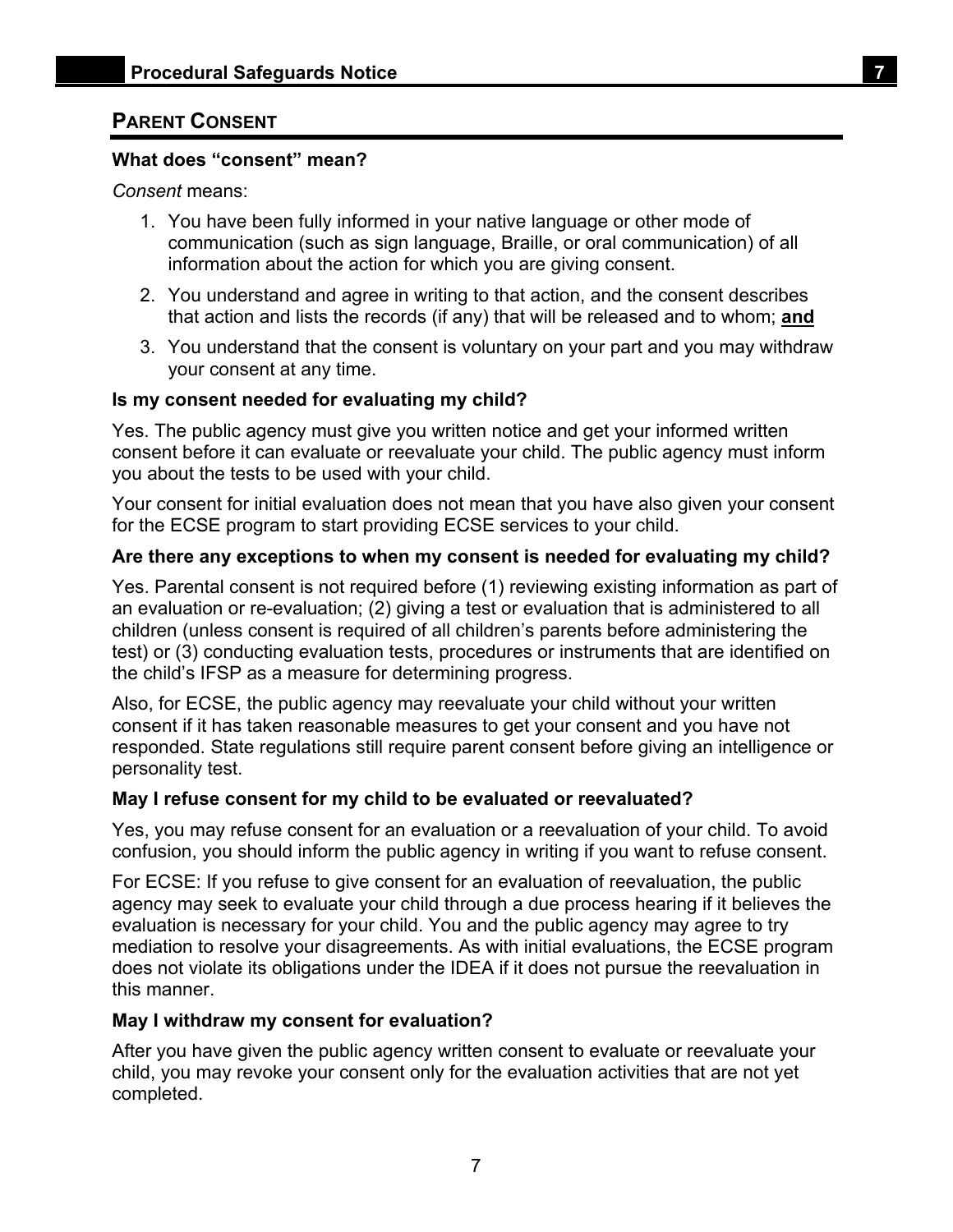## **Is my consent required for my child to receive EI services?**

Yes, you must give your informed written consent before the program can provide EI services to your child. Your consent is required for each EI service described in your child's IFSP. If you decline or refuse a service, that service will not be provided. The other EI services will still be provided.

### **Is my consent required for my child to receive ECSE services?**

Yes, ECSE is a special education program. You must give your informed written consent before the program can place your child in an ECSE program for the first time. When you consent for ECSE services, you are consenting for your child to participate in Part B IDEA services, which includes school-age special education services if your child continues to be eligible at school age.

## **Consent for the Use of Public Benefits and Insurance (such as Medicaid) for Children in ECSE programs (i.e. children aged 3-21)**

Parents informed, written consent is required before an ECSE program may access your public insurance (E.g. Medicaid) for the first time. This consent must specify: (a) the personally identifiable information that may be disclosed (E.g. records of information about the services that may be provided); (b) the purpose of the disclosure (E.g. billing for services); and (c) the agency to which the disclosure may be made (E.g. Medicaid). The consent must also specify that the parent understands and agrees that the public agency may access the child's or parent's public benefits or insurance to pay for services.

School Districts must provide written notification to you before requesting this consent and before accessing the child's or parent's public benefits for first time. The School District must also provide this written notification to you **annually** after consent to use public benefits is obtained.

#### **Is my consent required to use public or private benefits or insurance for EI/ECSE services?**

EI/ECSE services for your child are provided at no cost to you or your family. However, your program providing services may ask to bill you or your child's public insurance or benefits (such as Medicaid or the Oregon Health Plan) or private insurance to assist in paying for EI/ECSE services*.* Your program must have your written consent to do so. If your child is three years of age or above the required consent and notification information is listed above.

Your or your child's public or private insurance cannot be billed for services your child is entitled to receive at no cost such as:

- 1. Evaluations and assessment of your child;
- 2. Service coordination for you or your child;
- 3. The development, review and evaluation of IFSPs.

If you give your consent for you or your child's insurance to be billed for services your program would pay for costs such as deductibles or copayments associated with those services. If you disagree with costs associated with insurance billing you may use any of the processes outlined in "Resolving Disagreements."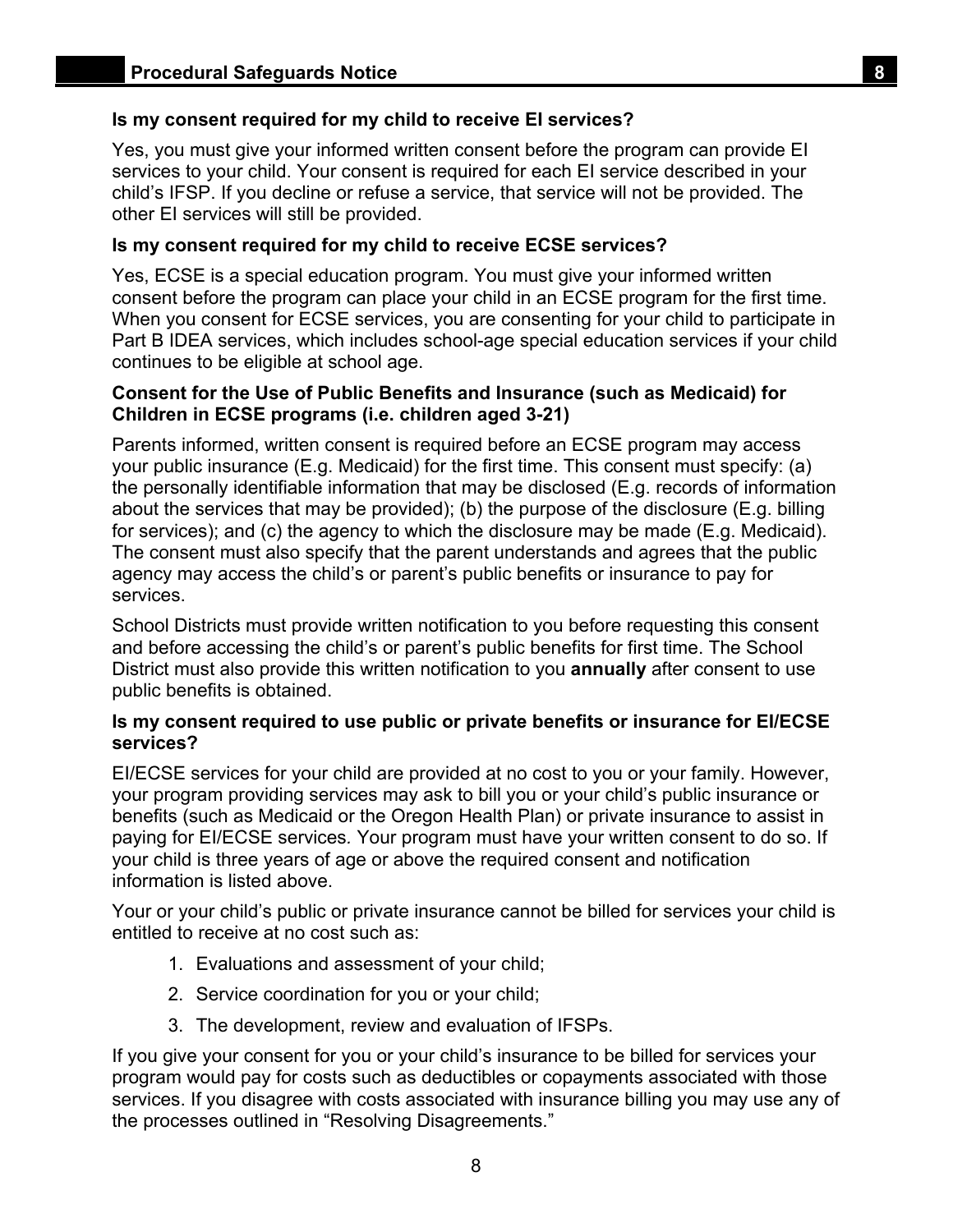There is no additional cost for services to families with public or private insurance. Services will not be delayed or denied due to inability to pay or your denial of consent to access your public or private insurance.

#### **May I refuse consent for my child to receive ECSE services?**

Yes, you may refuse consent for the initial placement of your child in special education. To avoid confusion, you should inform the program in writing if you want to refuse consent.

If you wish to revoke (cancel) your consent after your child has begun receiving ECSE and related services, you must do so in writing. Your withdrawal of consent does not negate (undo) an action that has occurred after you gave your consent but before you withdrew it. In addition, the ECSE Program is not required to amend (change) your child's education records to remove any references that your child received ECSE and related services after your withdrawal of consent.

If you do not respond to a request to provide your consent for your child to receive ECSE and related services for the first time, or if you refuse to give such consent or later revoke (cancel) your consent in writing, your ECSE Program may not use the procedural safeguards (i.e., mediation, due process complaint, resolution meeting, or an impartial due process hearing) in order to obtain agreement or a ruling that the ECSE and related services (recommended by your child's IFSP Team) may be provided to your child without your consent.

If you refuse to give your consent for your child to receive ECSE services for the first time, or if you do not respond to a request to provide such consent or later revoke (cancel) your consent in writing and the ECSE program does not provide your child with the ECSE services for which it sought your consent, the ECSE program:

- 1. Is not in violation of the requirement to make a free appropriate public education (FAPE) available to your child for its failure to provide those services to your child; **and**,
- 2. Is not required to have an IFSP meeting or develop an IFSP for your child for the ECSE services for which your consent was requested.

If you revoke (cancel) your consent in writing at any point after your child is first provided ECSE and related services, then the ECSE Program may not continue to provide such services, but must provide you with prior written notice, as described under the heading *Prior Written Notice*, before discontinuing those services.

#### **Special rules for initial evaluation of wards of the State**

If a child is a ward of the state and is not living with a parent, the ECSE program does not need consent from the parent for an initial evaluation to determine if the child is a child with a disability if:

- 1. Despite reasonable efforts to do so, the ECSE program cannot find the child's parent;
- 2. The rights of the parents have been terminated in accordance with State law; **or**,
- 3. A judge has assigned the right to make educational decisions and to consent for an initial evaluation to an individual other than the parent.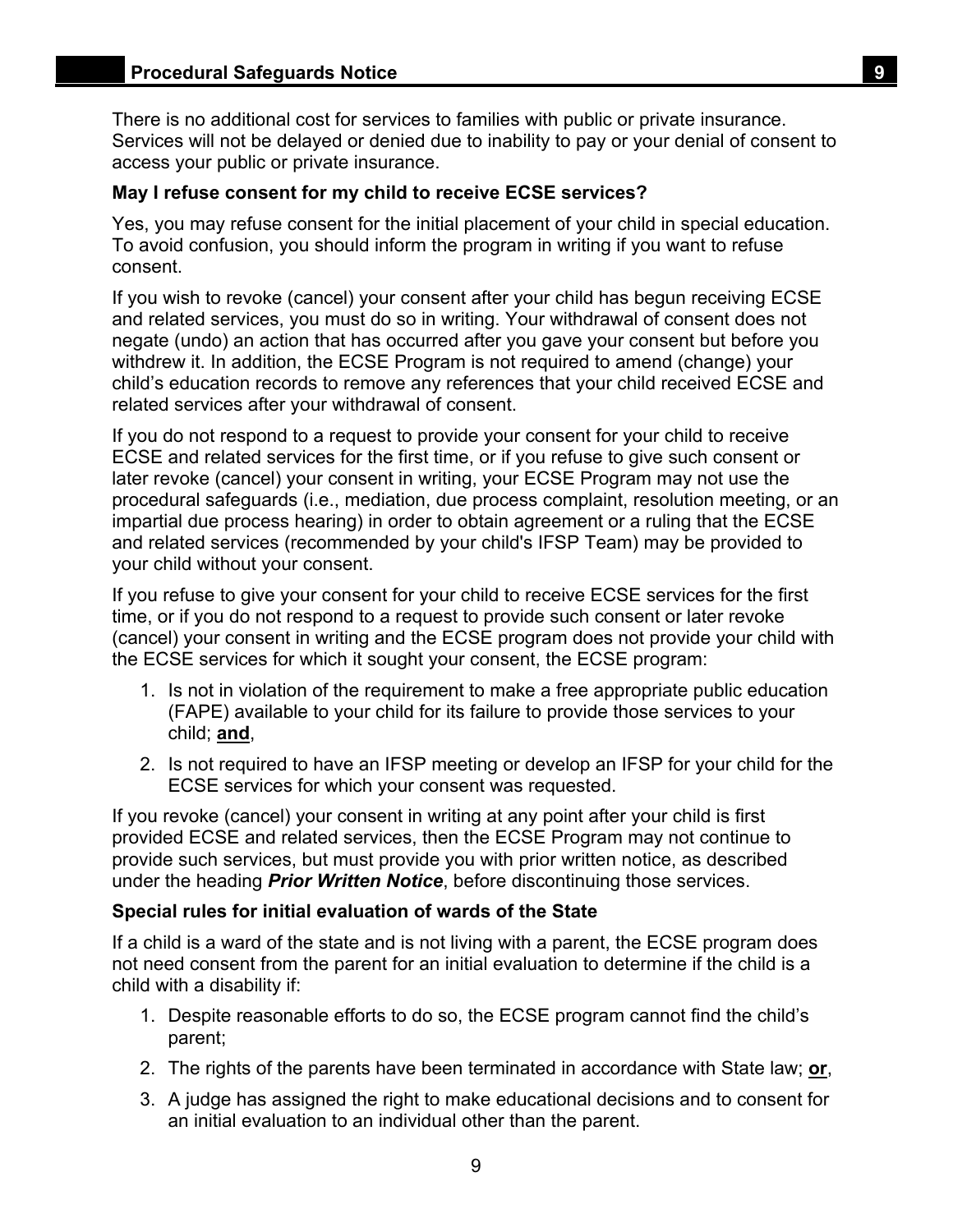<span id="page-12-0"></span>*Ward of the State*, as used in the IDEA, means a child who, as determined by the State where the child lives, is:

- 1. A foster child;
- 2. Considered a ward of the state under state law; **or**,
- 3. In the custody of a public child welfare agency.

*Ward of the State* does not include a foster child who has a foster parent. In Oregon, a ward of the state is a child who is temporarily or permanently in the custody of, or committed to, the Department of Human Services through the action of the juvenile court.

## **Other consent requirements – ECSE**

The ECSE program must keep records of reasonable efforts to obtain parental consent for initial evaluations, to provide ECSE services for the first time, to reevaluation and to locate parents of wards of the state for initial evaluations. The documentation must include a record of the ECSE program's attempts in these areas, such as:

- 1. Detailed records of telephone calls made or attempted and the results of those calls;
- 2. Copies of correspondence sent to the parents and any responses received; **and**,
- 3. Detailed records of visits made to the parent's home or place of employment and the results of those visits.

Your EI/ECSE program may not use your refusal to consent to one service or activity to deny you or your child any other service, benefit, or activity.

If you have enrolled your child in a private preschool at your own expense and you do not provide your consent for your child's initial evaluation or your child's reevaluation, or you do not respond to a request to provide your consent, the ECSE program may not use its consent override procedures (i.e., mediation, or an impartial due process hearing) and is not required to consider your child as eligible to receive equitable services (services made available to parentally-placed private school children with disabilities).

## **PRIOR WRITTEN NOTICE**

Your EI/ECSE program must give you written notice (provide you certain information in writing), whenever it:

- (FAPE) for a child ages three five; **or** 1. Proposes to initiate or to change the identification, evaluation, or educational placement of your child, or the provision of early intervention services for a child from birth to three child or the provision of a free appropriate public education
- 2. Refuses to initiate or to change the identification, evaluation, or educational placement of your child, or the provision of early intervention services for a child from birth to three or the provision of FAPE for children ages three-five.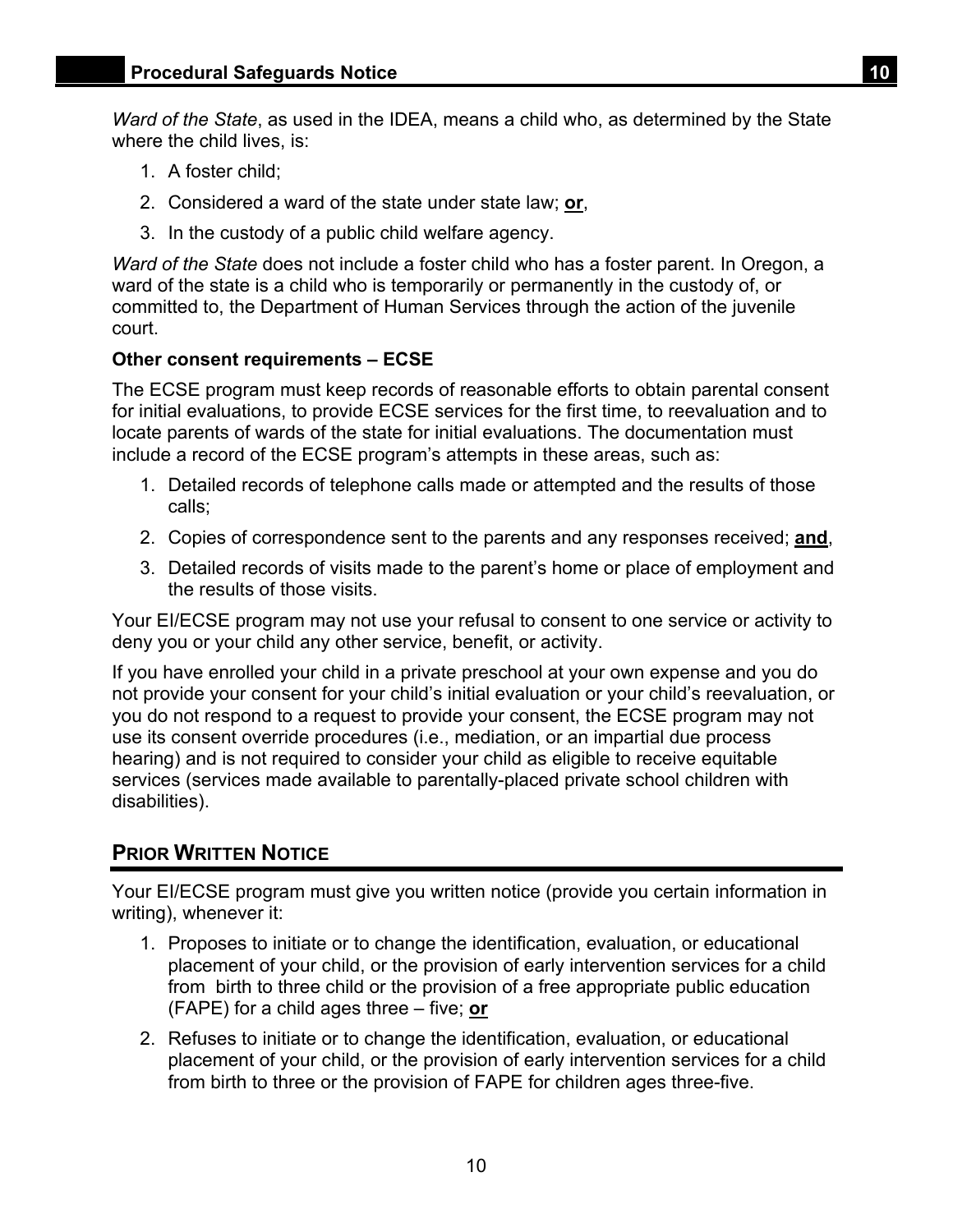## **When must the program give you prior written notice?**

In addition to being a required participant in decision-making, you have the right to have the program notify you in writing about important decisions that affect your child's EI/ECSE services a reasonable time before those decisions are put into place. These include decisions to:

- Identify your child as a child with a disability, or change your child's eligibility from one disability to another;
- Evaluate or reevaluate your child;
- For EI, provide early intervention services to your child or change a component of your child's EI services;
- For ECSE, provide a free appropriate public education to your child or change a component of your child's free appropriate public education;
- Develop an IFSP for your child, or change your child's IFSP; **or**,
- Place your child in EI/ECSE services or change where your child receives EI/ECSE services.

You also have the right to prior written notice from the program when the program refuses your request to take these actions.

## **What information must the written notice include?**

Prior written notice must include:

- The action the program is proposing or refusing to take:
- Why the program is proposing or refusing the action;
- A description of any other options considered and the reasons why those options were rejected;
- A description of each evaluation procedure, test, record or report used as a basis for the action proposed or refused;
- A description of any other factors relevant to the action proposed or refused;
- A statement of complaint procedures, including a description of how to file a complaint and the timelines under those procedures;
- A copy of this *Notice of Procedural Safeguards* booklet or how you can get a copy; **and**,
- Sources for you to contact to get help in understanding these procedural safeguards.

Prior written notice must be provided in your native language unless it is clearly not feasible to do so. The notice must be written in language understandable to the general public.

If your native language or other mode of communication is not a written language, the program must take steps to ensure that: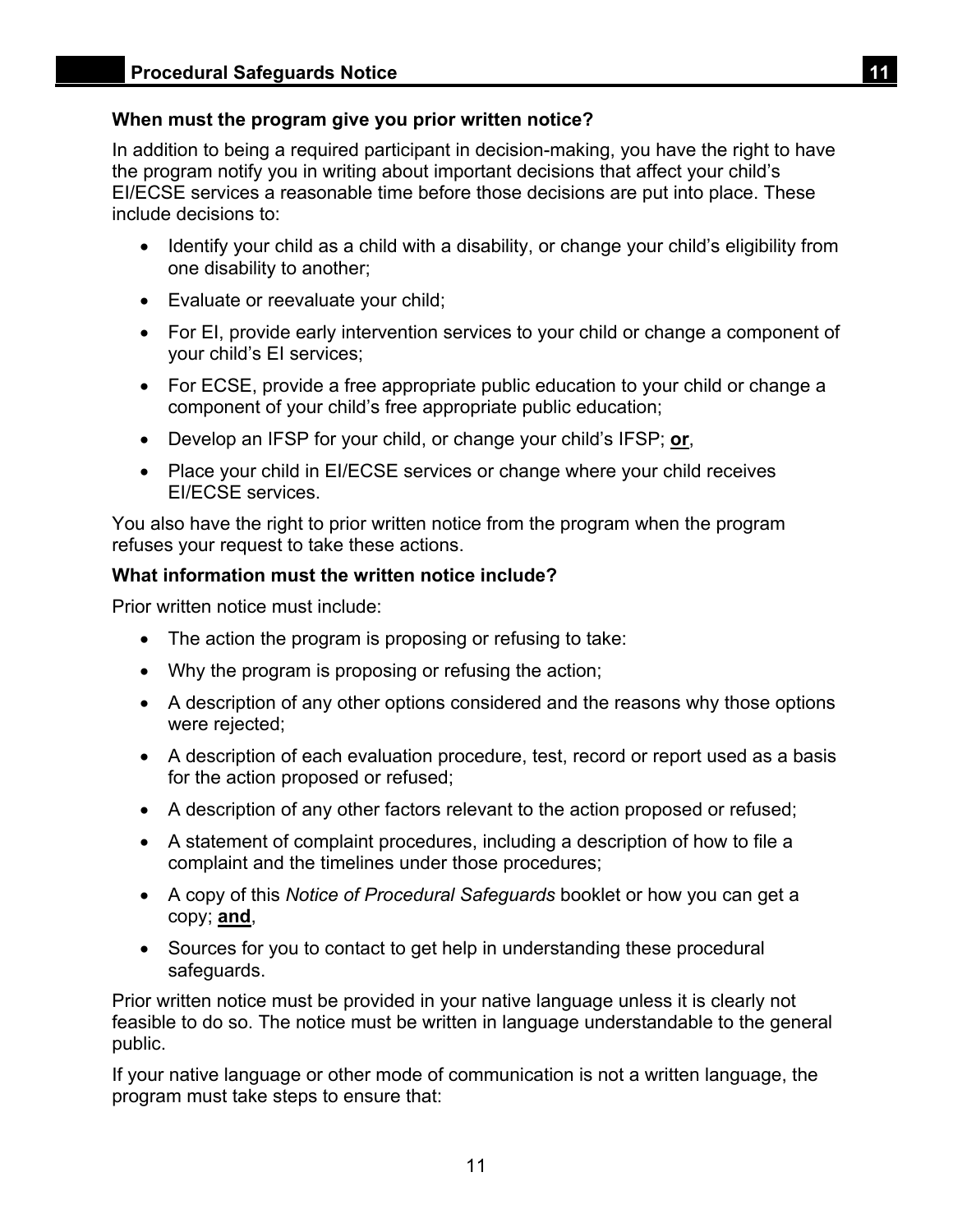- <span id="page-14-0"></span>• The notice is translated orally or by other means in your native language or other mode of communication;
- You understand the content of the notice: **and**,
- There is written evidence that these requirements have been met.

*Native language*, when used with an individual who has limited English proficiency, means the following:

- 1. The language normally used by that person, or, in the case of a child, the language normally used by the child's parents;
- 2. In all direct contact with a child (including evaluation of the child), the language normally used by the child in the home or learning environment.

For a person with deafness or blindness, or for a person with no written language, the mode of communication is what the person normally uses (such as sign language, Braille, or oral communication).

#### **May I request to see notices by email?**

If your EI/ECSE program offers parents the choice of receiving documents by e-mail, you may choose to receive the following by e-mail:

- 1. Prior written notice;
- 2. This Notice of Procedural Safeguards **and**,
- 3. Notices related to a due process hearing.

## **EVALUATION AND REEVALUATION**

## **If my child is getting EI services, will my child need to be evaluated to be eligible for ECSE services?**

Yes. If your child receives EI services, your child will need to be evaluated for ECSE eligibility before turning three years old. The IFSP team must review existing evaluation data and decide whether more information is needed to determine whether your child is eligible for ECSE services.

#### **If my child is getting ECSE services, will my child need to be reevaluated to be eligible for school-age special education services?**

If your child is identified by ECSE as a child with a disability, your child will continue to be eligible for school-age special education services. The school district may, but is not required to, conduct a reevaluation to reconsider eligibility.

The IFSP team must review existing evaluation information and decide whether additional information is necessary to determine whether your child is eligible for special education under one of these categories.

If the team does not suspect a categorical disability **or** decides no additional information is needed to determine whether your child continues to be eligible for special education, the public agency must notify you of that decision and the reasons for it. You still have the right to request an evaluation to determine whether your child continues to be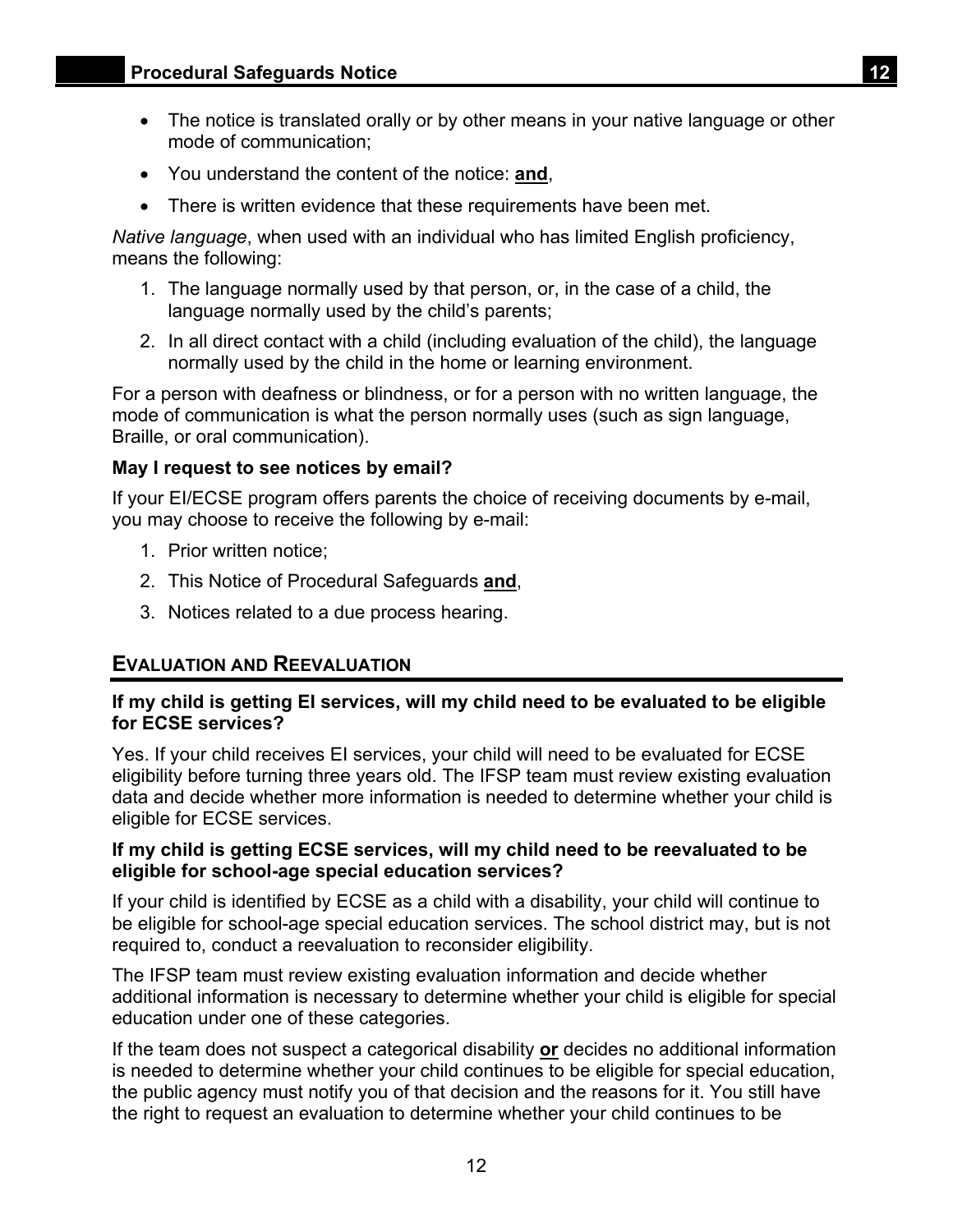<span id="page-15-0"></span>eligible. The public agency is not required to do an evaluation of your child unless you request it.

#### **If my child is in the ECSE program, how often will my child be reevaluated?**

Your child may not be reevaluated more than once a year, unless you and the public agency agree otherwise. For ECSE and school-age children, some form of reevaluation, or consideration of reevaluation, typically occurs every three years, but may occur more often.

## **INDEPENDENT EDUCATIONAL EVALUATIONS-ECSE ONLY**

#### **What is an independent educational evaluation?**

An independent educational evaluation (IEE) is an evaluation by a qualified examiner who is not an employee of the public agency responsible for your child. You have the right to an independent educational evaluation at public expense if you disagree with the evaluation that the public agency has provided for your child. Public expense means that the public agency must arrange for the evaluation to be provided at no cost to you.

You are entitled to only one independent educational evaluation of your child at public expense each time the public agency conducts an evaluation of your child with which you disagree.

### **What are the criteria for an independent educational evaluation?**

If an independent educational evaluation is at public expense, the criteria under which the evaluation is obtained, including the location of the evaluation, the qualifications of the examiner, and cost, must be the same as the criteria that the public agency uses when it initiates an evaluation (to the extent those criteria are consistent with your right to an independent educational evaluation).

Except for the criteria described above, a public agency may not impose conditions or timelines related to obtaining an independent educational evaluation at public expense.

The public agency must provide you, on request, with an opportunity to demonstrate that unique circumstances justify an independent educational evaluation that does not meet the agency's criteria.

#### **How do I ask for an independent educational evaluation?**

If you request an independent evaluation, it is important to clearly inform the public agency about your request. The public agency may ask why you disagree with the evaluation they have provided for your child. You may, but are not required to, provide an explanation.

If you request an independent educational evaluation, the public agency must without delay, inform you about where an independent educational evaluation may be obtained, and advise you of the public agency's criteria for independent educational evaluations. You are not required to use an evaluator from the public agency's list.

If you request an independent evaluation, or reimbursement for an independent evaluation, the public agency must respond to your request without delay. The public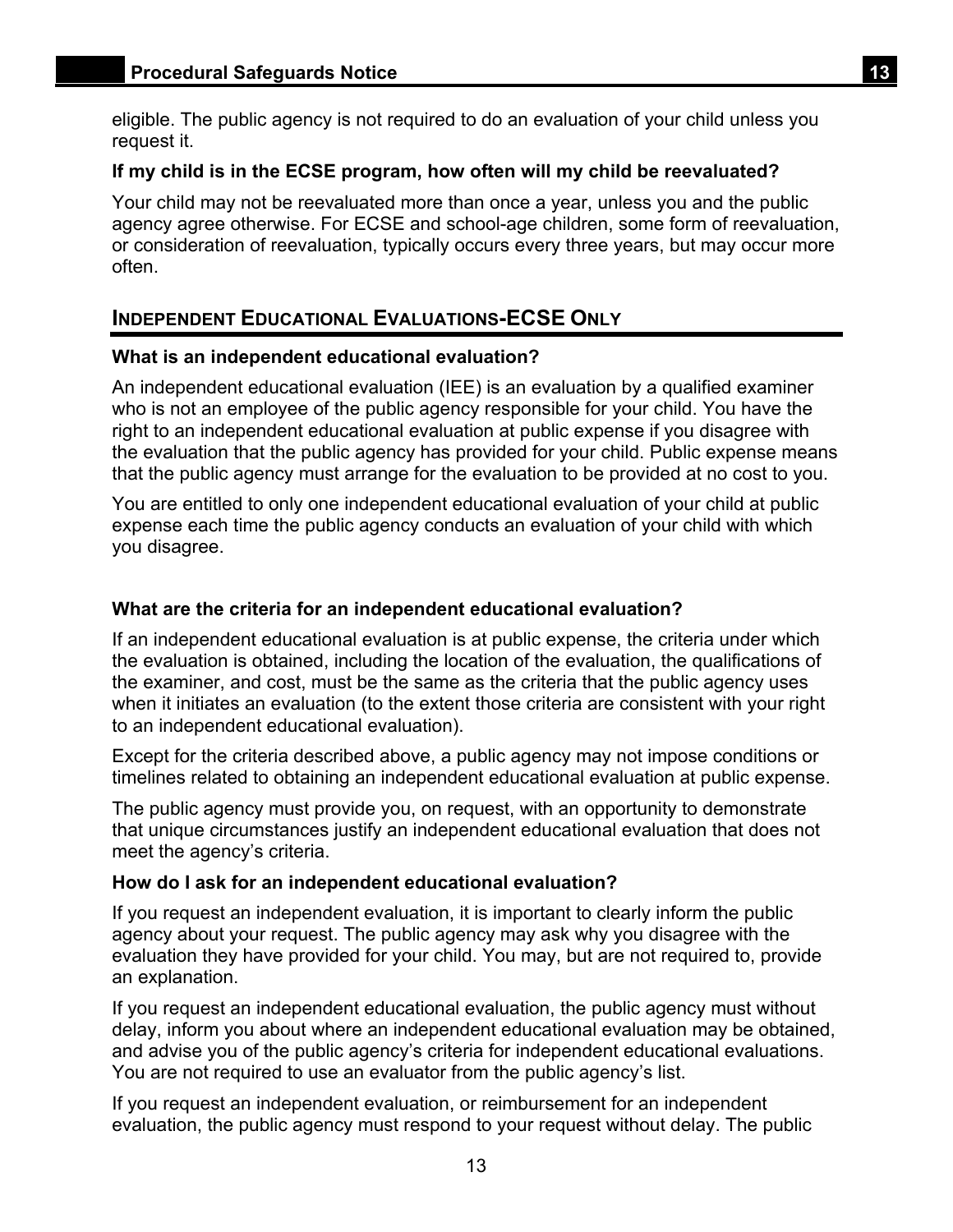<span id="page-16-0"></span>agency must either request a due process hearing to show that its evaluation is appropriate for your child, or ensure access to an independent evaluation at no cost to you.

If the public agency initiates a due process hearing and the final decision is that the public agency's evaluation is appropriate, you may obtain an independent educational evaluation at your own expense.

## **What happens with the results of the independent educational evaluation?**

If you obtain an independent educational evaluation, the results of the evaluation must be considered by the ECSE program in any decision related to your child's free appropriate public education. The results of the evaluation may be presented as evidence at a due process hearing.

## **RESOLVING DISAGREEMENTS**

## **What may I do to resolve a disagreement about my child's EI or ECSE program?**

If you have concerns about your child's EI/ECSE services, it is suggested that your first step is to talk to your child's service coordinator or an EI/ECSE program administrator. It helps to deal with concerns when they first arise so steps can be taken as soon as possible to support the working relationship between you, the staff and your child. If the concerns are not resolved, you may request mediation, file a complaint, or request a due process hearing through ODE.

## **What is mediation?**

Mediation is a special kind of meeting to help you and your child's EI/ECSE program reach an agreement about your concerns. Mediation is voluntary, confidential, and informal. Either you or a program representative may request mediation, but you both must agree to try mediation before the mediation is scheduled. ODE is responsible for the cost of the mediation process.

The person who leads the mediation is called a mediator. A mediator is a neutral person who is trained in strategies to assist people in resolving disagreements over difficult issues. The mediator must not have a personal or professional interest which conflicts with the mediator's objectivity. If you and your program agree to try mediation, you and the program will choose a mediator from a list of qualified mediators provided by ODE. The mediator does not work for you, the program, or ODE. (A mediator is not considered an employee of ODE just because ODE pays the mediator to conduct the mediation.)

Mediation may not be used to deny or delay your right to a due process hearing, or to deny any other rights you have under the IDEA.

Mediation discussions are confidential and may not be used as evidence in a hearing or in court.

## **When is mediation available?**

Mediation is available through ODE to allow you and the EI/ECSE program to resolve disagreements involving any matter under the IDEA, including matters arising before the filing of a due process hearing request. Mediation is available to resolve disputes under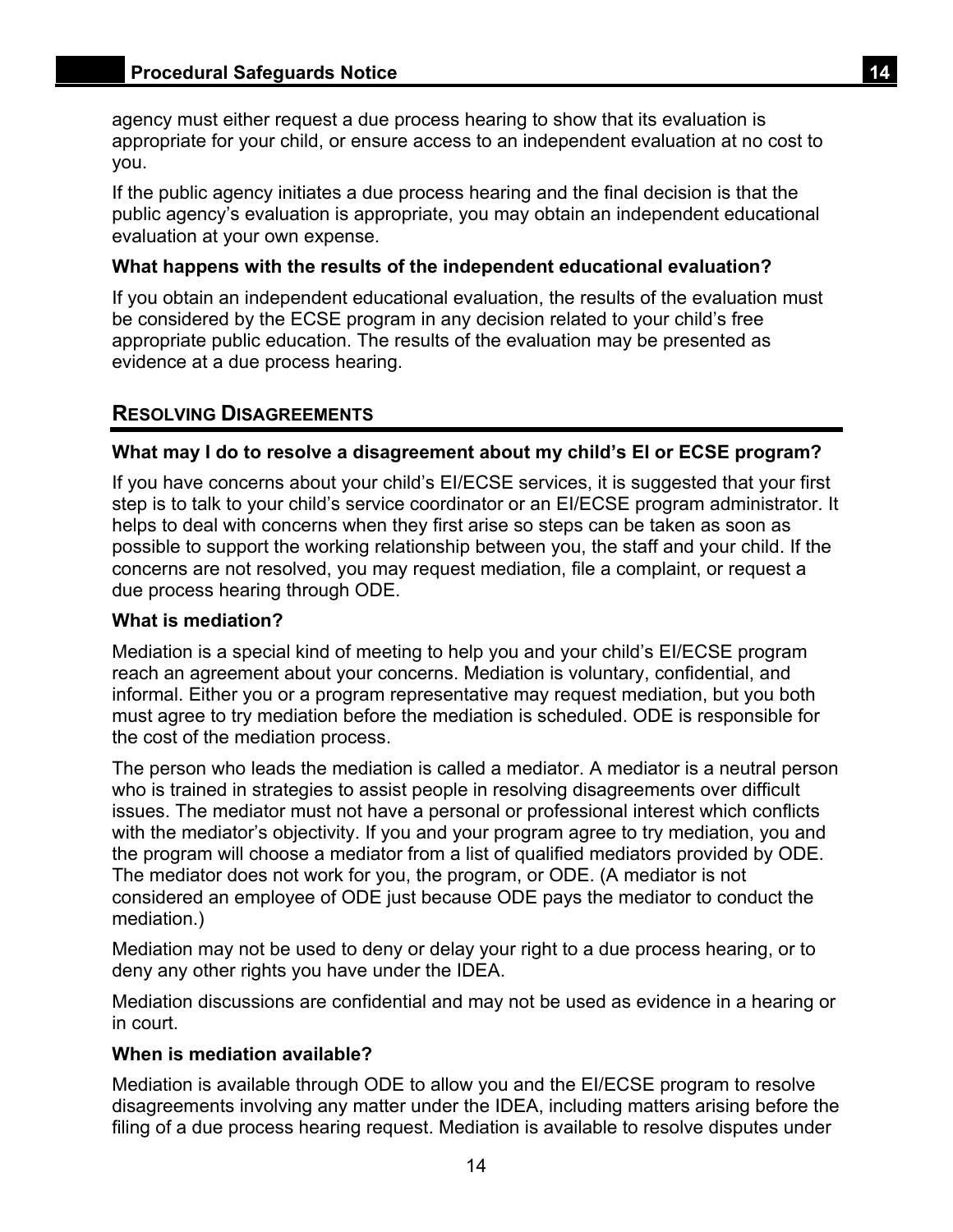the IDEA, whether or not you have requested a due process hearing or filed a special education complaint.

Each meeting in the mediation process must be scheduled in a timely manner and held at a place that is convenient for you and the EI/ECSE program.

## **How do I request mediation?**

You may contact the ODE Mediation Coordinator at (503) 947-5797. You can also use the mediation request form which is available from ODE. See Resources.

## **Do I have to agree to try mediation?**

No. Mediation is voluntary. ODE encourages mediation, but you do not have to try mediation before a due process hearing or filing a complaint or to use any of the rights in this booklet. If you are unsure about mediation, ODE may offer you an opportunity to meet with a neutral person who can explain the benefits of mediation.

## **What happens if an agreement is reached in mediation?**

If you and the EI/ECSE program resolve a dispute through mediation, both parties must enter into a legally binding agreement that states the resolution and that:

- 1. States that all discussions that happened during the mediation process will remain confidential and may not be used as evidence in any later due process hearing or court proceeding; **and**,
- 2. Is signed by both you and a representative of the EI/ECSE program who has the authority to hold the program to the agreement.

A written, signed mediation agreement is enforceable in any state court that has the authority under state law to hear this type of case or in a federal district court.

#### **Besides mediation, what are the options for resolving EI/ECSE disputes and how are they different?**

The IDEA regulations have two other procedures for resolving disputes: State complaints, sometimes called special education complaints, and due process hearings. As explained below, any individual or organization may file a state complaint alleging a violation of any IDEA requirement by an EI/ECSE program, school district, ODE, or any other public agency.

## **What is a special education complaint?**

A state complaint is a written, signed statement that describes a possible violation of IDEA by your EI/ECSE program. In it you ask ODE to investigate and resolve the issue.

A complaint investigation is an informal, objective review of your concerns by ODE. There is no cost to you for this investigation and no attorney is required.

## **What are the timelines for filing a complaint with ODE?**

Complaints must be related to a violation within the 12 months before you file your complaint with ODE.

## **What must a complaint include?**

The complaint must include: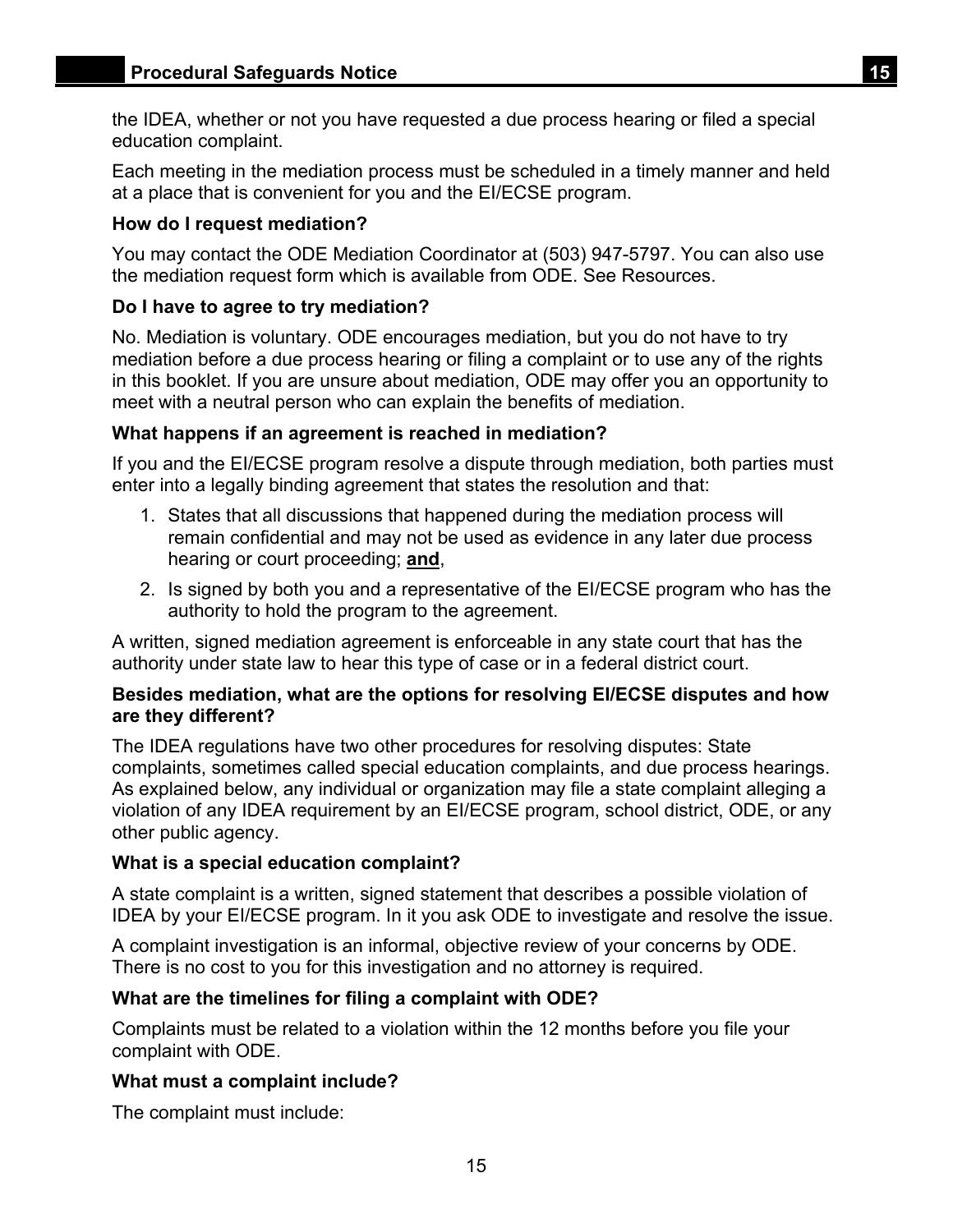- 1. A statement that the EI/ECSE program, school district or other public agency has violated a requirement of the IDEA or its regulations;
- 2. The facts on which the statement is based;
- 3. The signature and contact information for the complainant(the person or agency complaining); **and**,
- 4. If alleging violations regarding a specific child:
	- (a) The name of the child and address of the residence of the child;
	- (b) The name of the EI/ECSE program the child is attending;
	- (c) In the case of a homeless child or youth, available contact information for the child and the name of the school or program the child is attending;
	- (d) A description of the nature of the problem, including facts relating to the problem; **and**,
	- (e) A proposed resolution of the problem to the extent known and available to the party filing the complaint at the time the complaint is filed.

You may use the ODE complaint form for this information: http://www.ode.state.or.us/search/page/?id=1219.

Written complaints are sent to:

Deputy Superintendent of Public Instruction Oregon Department of Education 255 Capitol Street NE Salem, OR 97310

Attention: Student Services

The party filing the complaint must forward a copy of the complaint to the EI/ECSE program or other public agency serving the child at the same time the party files the complaint with ODE.

#### **What happens after I send the written special education complaint to ODE?**

ODE will immediately contact you and the program to discuss complaint resolution options, including mediation. ODE will also identify which allegations it may investigate.

#### **What are ODE's timelines for resolving a complaint?**

If you file a written complaint of this type, ODE must complete any investigation and send a written order within 60 days.

This timeline may be extended for exceptional circumstances related to the complaint. The timeline may also be extended if the parent and EI/ECSE program voluntarily agree to extend the time to try mediation or local resolution.

Within this timeline ODF must:

1. Carry out an independent on-site investigation, if ODE determines that an investigation is necessary;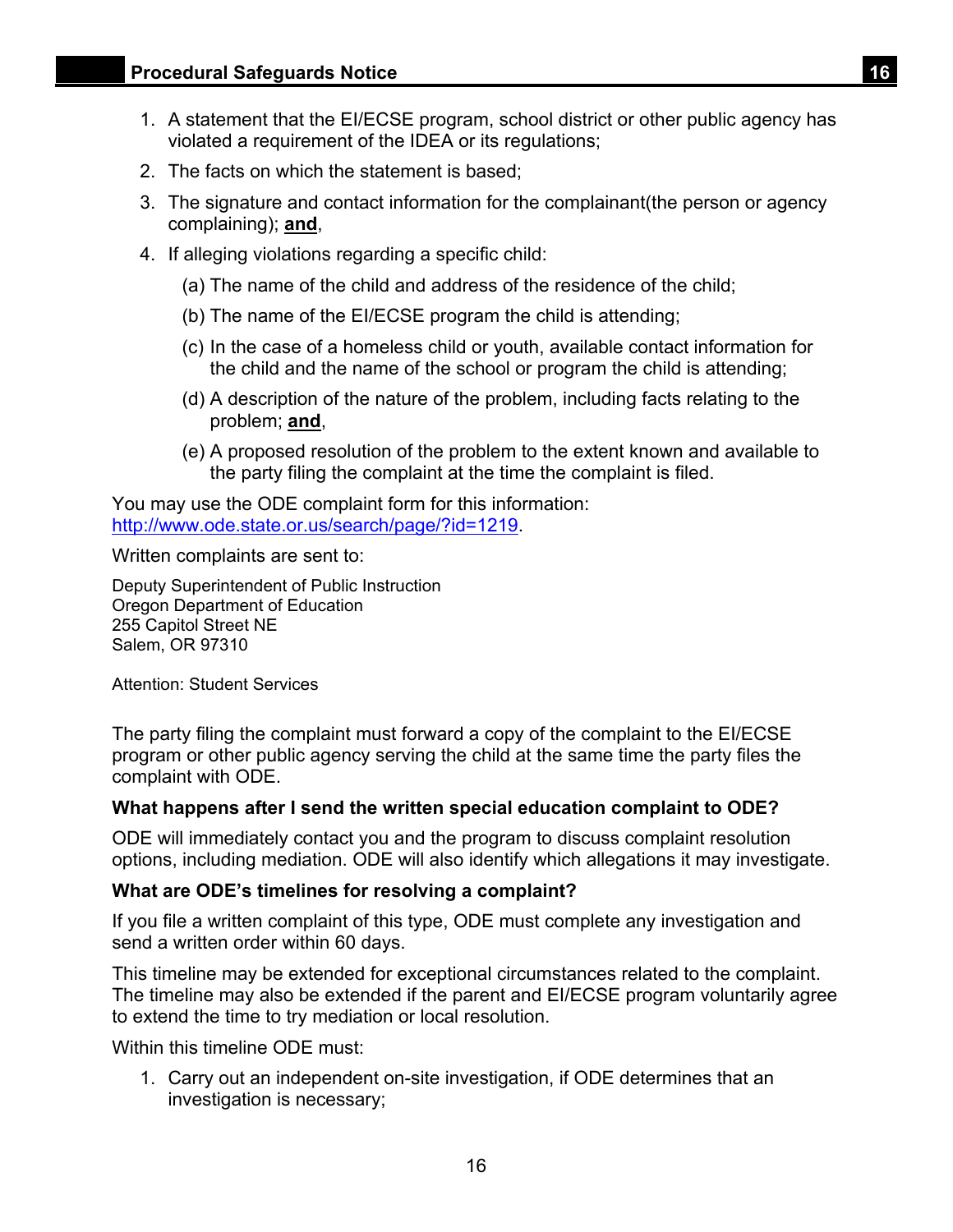- 2. Give the complainant the opportunity to submit additional information, either orally or in writing, about the allegations in the complaint;
- 3. Provide the EI/ECSE program or other public agency with the opportunity to respond to the complaint, including, at a minimum: (a) at the option of the agency, a proposal to resolve the complaint; **and** (b) an opportunity for a parent who has filed a complaint and the agency to agree voluntarily to try mediation;
- 4. Review all relevant information and make an independent determination as to whether the school district or other public agency is violating a requirement of the IDEA; **and**,
- 5. Issue a written decision that addresses each allegation in the complaint with (a) findings of fact and conclusions; **and** (b) the reasons for ODE's final decision.

## **What is a written order?**

A written order includes the findings of fact about the allegations, conclusions, discussion, and any ordered corrective action.

The final order does not identify you or your child by name. The final order is a public record. A complaint final order is considered an uncontested case under state law.

If you are dissatisfied with the final order, you may appeal within 60 days to the Marion County Circuit Court or the Circuit Court for the county where you live.

The complaint order does not prevent parents from requesting a due process hearing on the same violations.

## **What must be included as corrective action?**

In resolving a state complaint in which ODE has found a failure to provide appropriate services, ODE must address:

- 1. The failure to provide appropriate services, including corrective action appropriate to address the needs of the child; **and**,
- 2. Appropriate future provision of services for all children with disabilities.

The final order must include procedures for effective implementation of ODE's final decision, if needed, including: (a) technical assistance activities; (b) negotiations; **and**  (c) corrective actions to achieve compliance.

You or the EI/ECSE program may file a due process hearing request on any matter relating to a proposal or a refusal to initiate or change the identification, evaluation or educational placement of your child or the provision of early intervention services for a child from birth to age three or a free appropriate public education (FAPE) for a child ages three – five.

ODE staff must resolve a state complaint and issue a final order within a 60-calendarday timeline, unless the timeline is properly extended.

An impartial due process hearing officer (called an administrative law judge, or ALJ) must conduct a due process hearing (if not resolved through a resolution meeting or mediation) and issue a written decision within 45-calendar-days after the end of the resolution period unless the ALJ grants a specific extension of the timeline at your request or the program's request.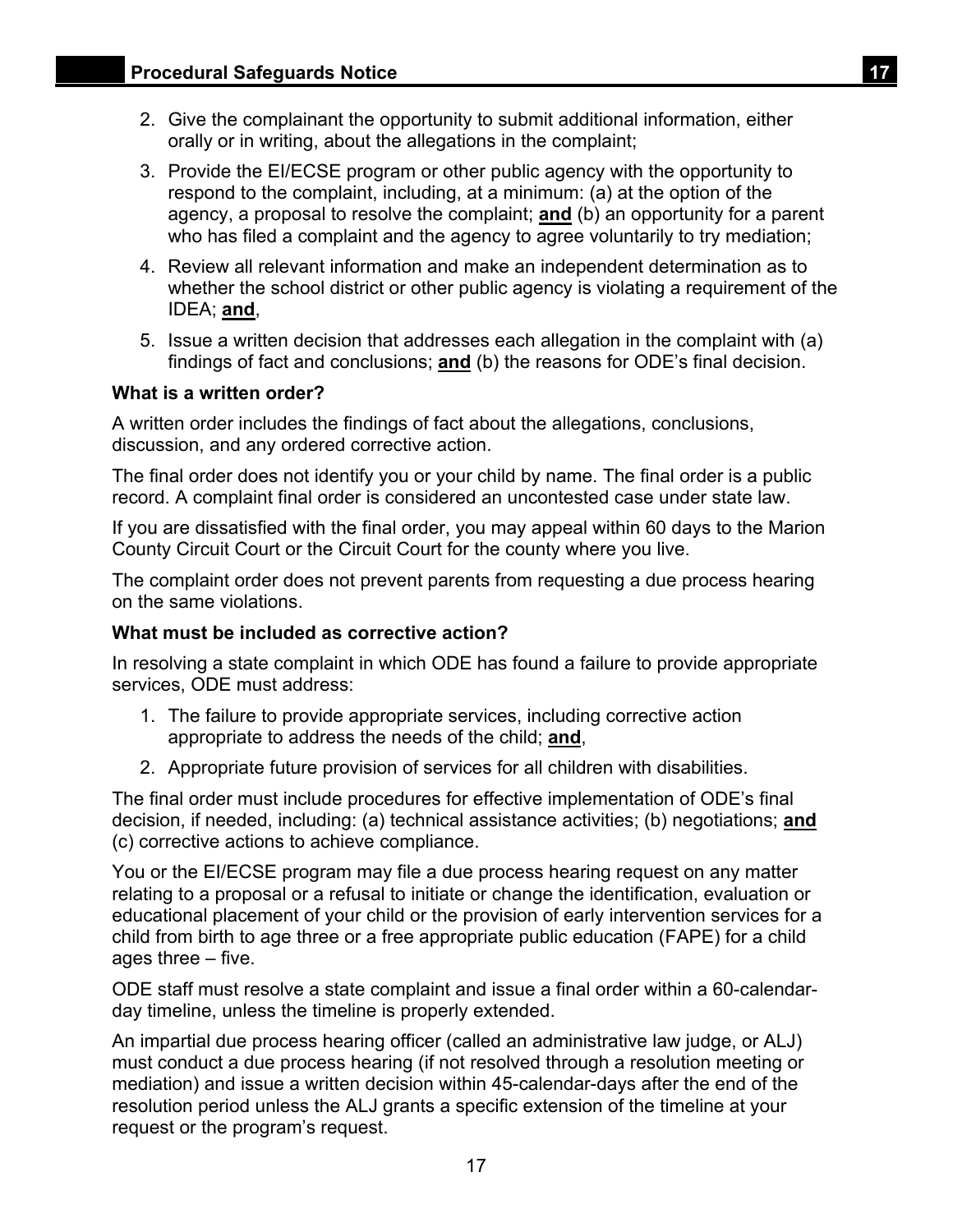## **What happens if I file a complaint and request a due process hearing at the same time?**

If a written state complaint is received that is also the subject of a due process hearing request, or the complaint has multiple issues of which one or more are part of a hearing request, ODE must set aside the complaint, or any part of the complaint that is being addressed in the due process hearing until the hearing is over. Any issue in the complaint that is not a part of the due process hearing must be resolved using the time limit and procedures described above.

If an issue raised in a complaint has previously been decided in a due process hearing involving the same parties (the parent and the school district), then the due process hearing decision is binding on that issue and ODE must inform the complainant that the decision is binding.

A complaint alleging an EI/ECSE program's, school district's or other public agency's failure to implement a due process hearing decision must be resolved by ODE.

#### **What is a due process hearing?**

A due process hearing is a formal legal proceeding before an administrative law judge (ALJ) who decides issues of fact and law. The ALJ issues a written, final binding opinion.

#### **When may I ask for a due process hearing?**

You may request a due process hearing if you disagree with the identification, evaluation, and, placement or other aspects relating to your child's EI services and for ECSE, free appropriate public education. You may ask for an "expedited" due process hearing as described in the *Discipline Section*.

## **What is the timeline for asking for a due process hearing?**

A due process hearing must be requested within two years of the date you knew or should have known about the act or omission that gave rise to the hearing request.

This two year timeline does not apply if you were prevented from requesting a hearing because:

- The EI/ECSE program misrepresented to you that it had solved the problem; **or**,
- The EI/ECSE program did not give you information that the program was required to give.

#### **How do I request a due process hearing?**

You (or your attorney, if you are represented) or the EI/ECSE program (or the program's attorney) must send a written request for a hearing to ODE and the other party. Your hearing request must include:

- Your name and address (or contact information, if you do not have an address) and the name of your child's EI/ECSE program;
- A description of the nature of the problem related to the hearing request, including specific facts; **and**,
- Any suggestions you have for resolving the disagreement.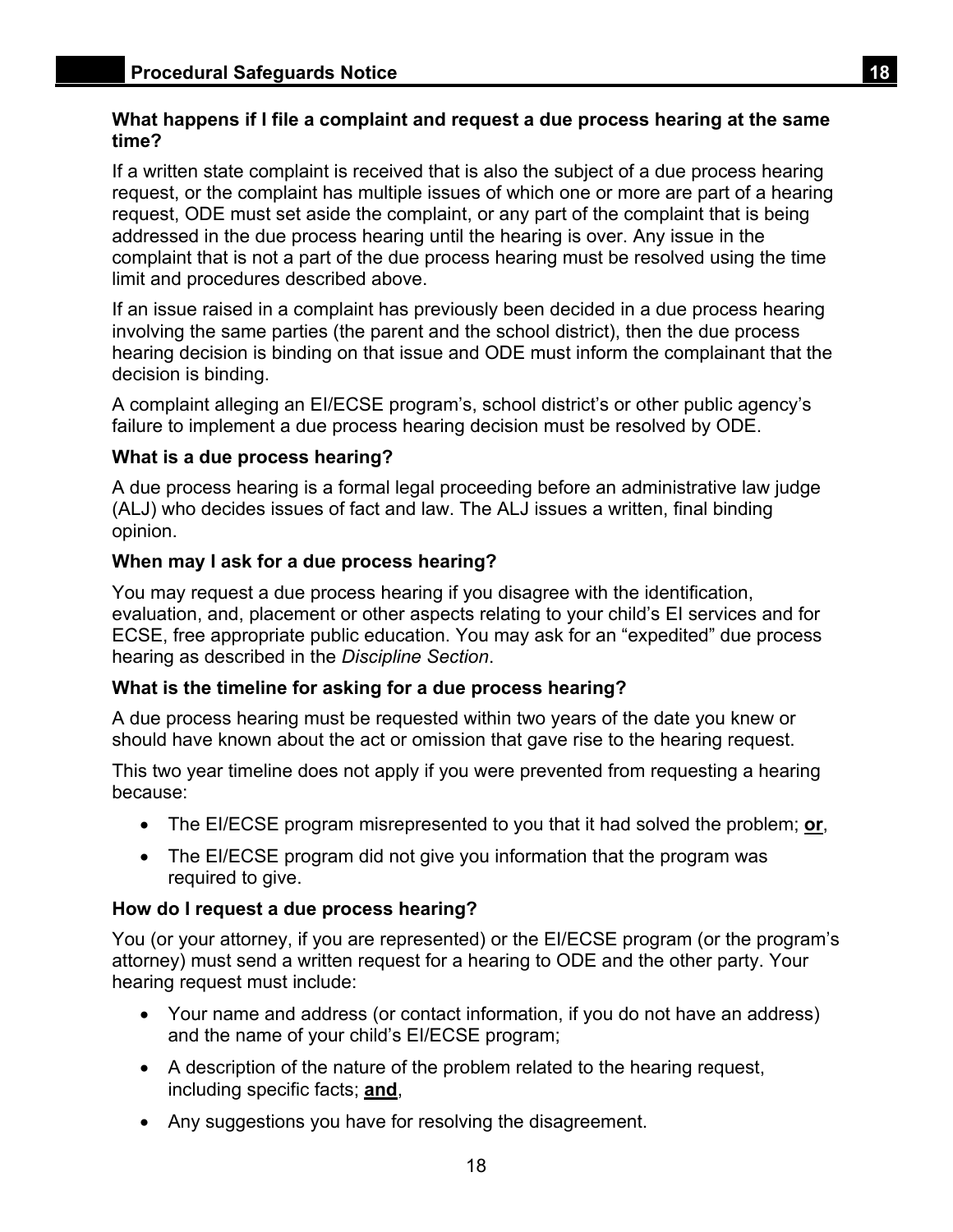A model form for requesting a due process hearing is available from ODE. (See Resources at the end of the booklet.) You can use ODE's model forms or another appropriate form or document, so long as it includes the required information for filing a due process hearing request.

You or the EIECSE program may not have a due process hearing until you or the EI/ECSE program (or your attorney or the EI/ECSE program's attorney), files a due process hearing request that includes this information.

Nothing in the procedural safeguards section of the federal regulations under Part B of the IDEA [34 CFR 300.500 through 300.536] prevents you from filing a separate due process hearing request on an issue separate from a due process hearing request already filed.

## **When may the public agency ask for a due process hearing?**

For ECSE: A public agency may request a due process hearing when a parent refuses consent for an initial evaluation or reevaluation or, for ECSE, to demonstrate that the public agency has conducted an appropriate evaluation or offered a free appropriate public education. A public agency may not request a due process hearing to override parents' refusal of consent for initial placement in ECSE or for EI services.

## **What happens after a due process hearing is requested?**

When you request a hearing, ODE will send you a copy of this Notice of Procedural Safeguards, inform you that mediation is available at no cost, and advise you of any free or low-cost legal services. The Office of Administrative Hearings will appoint an ALJ to conduct the hearing. The ALJ will contact you to set up a pre-hearing conference.

If the EI/ECSE program filed the hearing request, you have 15 days from receiving this request to notify the ALJ of any problems with this notice. Likewise, if you filed for the hearing, the program has 15 days to notify the ALJ of any problems with your notice. The ALJ has 5 days to decide whether the notice follows the rules, and must immediately notify you and the program, in writing, of this decision.

You may correct any problems with your hearing request by sending another request if:

- The EI/ECSE agrees in writing; **or**,
- The ALJ agrees and it is more than 5 days before the hearing.

Sending another request for a hearing will restart the timelines for completing a due process hearing.

The party requesting the hearing may not raise any issue in the hearing that was not stated in the hearing request, unless the other party agrees otherwise.

If the EI/ECSE program has not already given you written notice of EI/ECSE action related to the issues in your hearing request, the EI/ECSE program has 10 days from receiving your hearing request to send you this notice.

1. An explanation of why the EI/ECSE program proposed or refused to take the action raised in the due process complaint;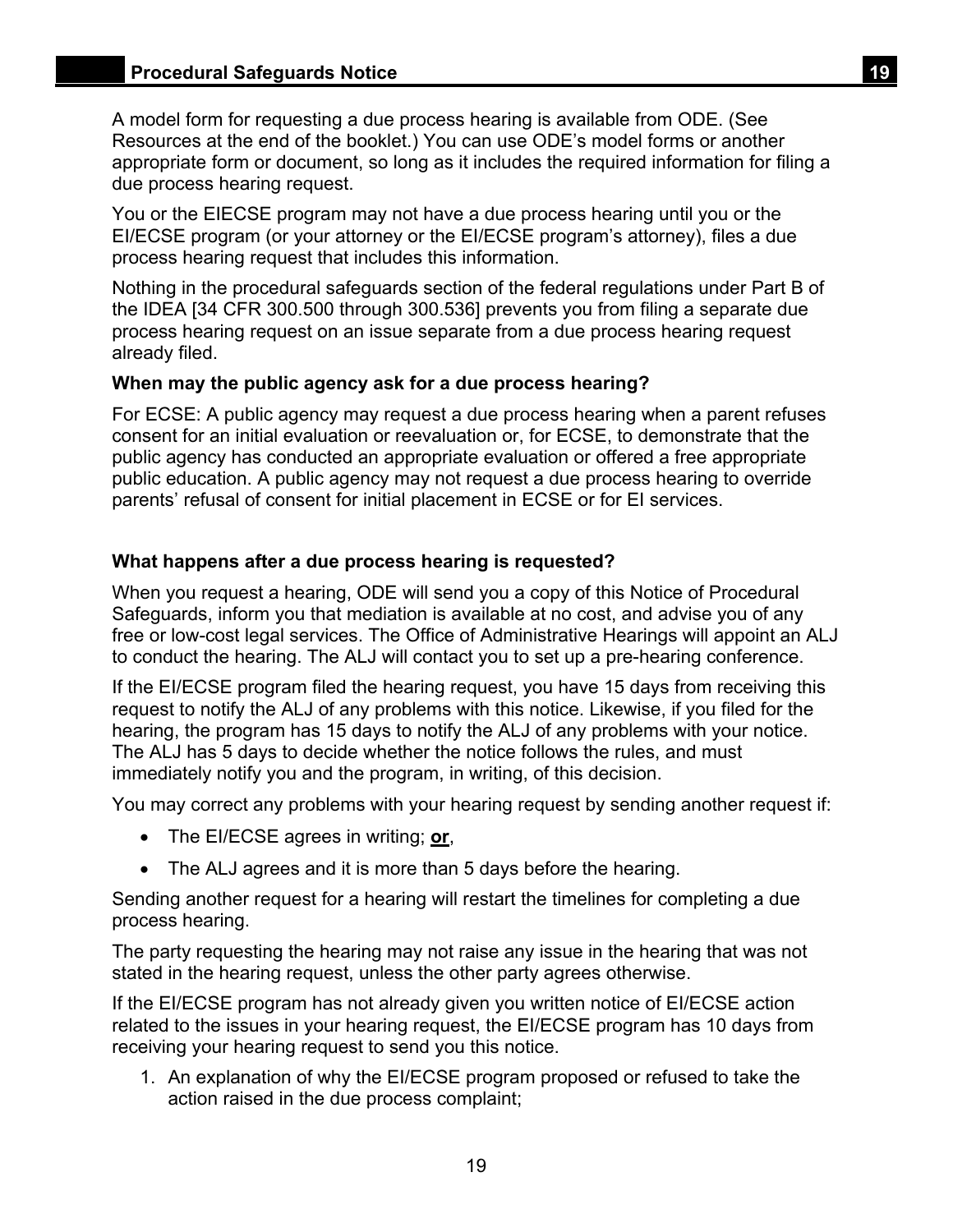- 2. A description of other options that your child's individualized family service plan (IFSP) team considered and the reasons why those options were rejected;
- 3. A description of each evaluation procedure, assessment, record, or report the EI/ECSE program used as the basis for the proposed or refused action; **and**,
- 4. A description of the other factors that are relevant to the EI/ECSE program's proposed or refused action.

Providing the information in items 1-4 above does not prevent the EI/ECSE program from stating that your due process hearing request was insufficient. Otherwise, the program has 10 days from receiving your hearing request to send you a response that specifically addresses the issues in your hearing request.

You and other IEP team members must meet for a "resolution session" within 15 days of a hearing request.

#### **What is a resolution session?**

A resolution session is a meeting to solve the problem about your child's EI/ECSE program. The meeting must include you, members of the IFSP team who know about the problem, and an EI/ECSE representative who has authority to make decisions for the program. The program may not have an attorney present unless you bring an attorney. A resolution session is required unless you and the program agree in writing to waive this meeting, or you and the program agree to try mediation instead.

If you and the program reach an agreement in the resolution session, you and the program will sign a written agreement that lists all the agreements reached. Like a mediation agreement, this agreement is legally binding and enforceable in court. You or the program may cancel this agreement by sending a written statement to the other party within three business days of signature.

#### **What is the timeline for the hearing?**

If the problem has not been resolved to your satisfaction within the resolution period, the timelines for the due process hearing begins. The hearing and a final order must be completed within 45 days from the end of the resolution period. The ALJ may allow more time if you or the program ask for more time.

#### **Under what circumstances can the 30 day resolution period be shortened or extended?**

Except where you and the EI/ECSE program have both agreed to waive the resolution process or to use mediation, your failure to participate in the resolution meeting will delay the timelines for the resolution process and due process hearing until you agree to participate in a resolution meeting.

If, after making reasonable efforts and documenting such efforts, the EI/ECSE program is not able to obtain your participation in the resolution meeting, the EI/ECSE program may, at the end of the 30-calendar-day resolution period, request that the ALJ dismiss your request for a due process hearing. Documentation of the district's efforts must include a record of attempts to arrange a mutually agreed upon time and place, such as:

1. Detailed records of telephone calls made or attempted and the results of those calls;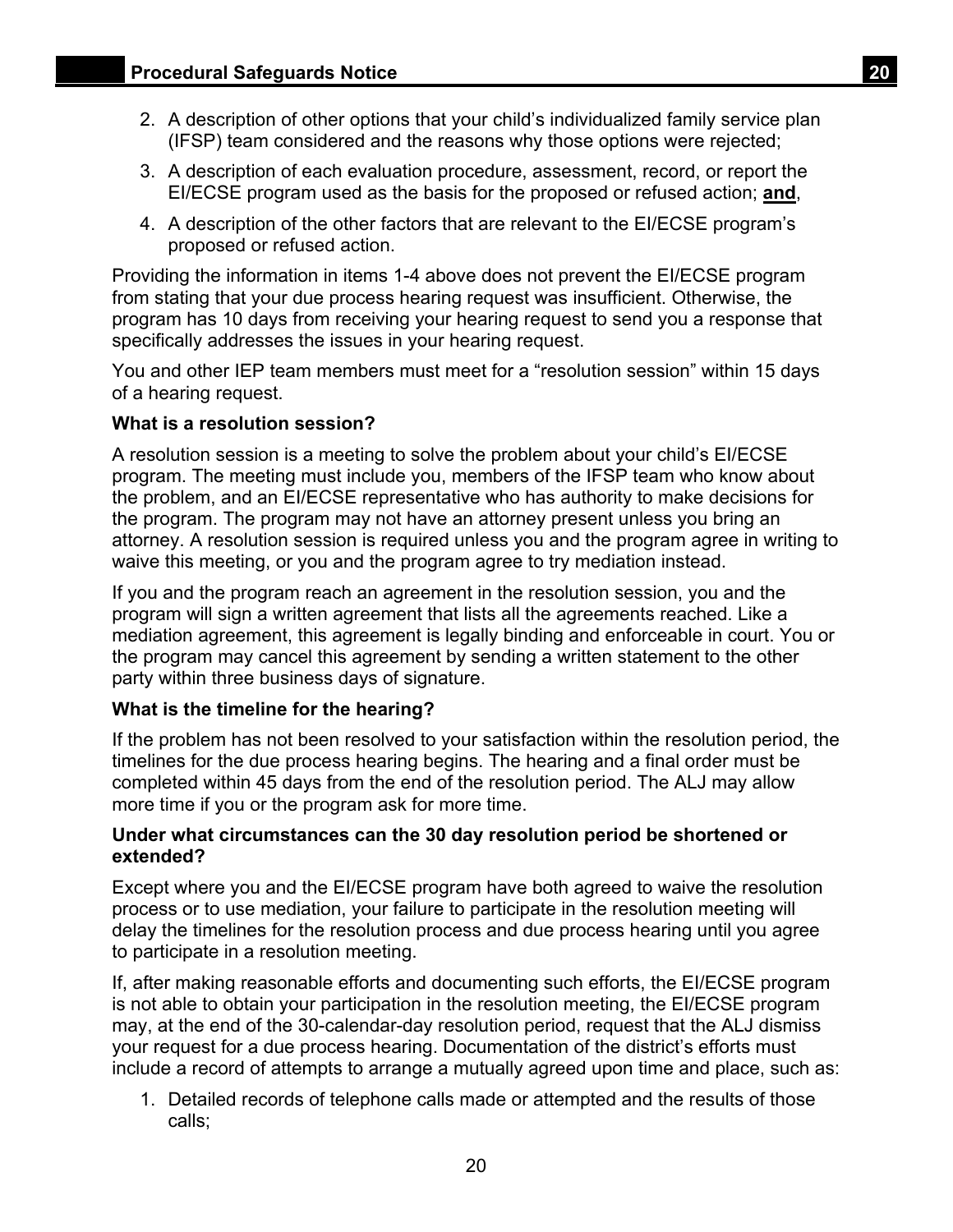- 
- 2. Copies of correspondence sent to you and any responses received; **and**,
- 3. Detailed records of visits made to your home or place of employment and the results of those visits.

If the EI/ECSE program does not hold the resolution meeting within 15 calendar days of receiving notice of your due process hearing request **or** does not participate in the resolution meeting, you may ask the ALJ to order that the 45-calendar-day due process hearing timeline begin.

If you and the EI/ECSE program agree in writing to waive the resolution meeting, then the 45-calendar-day timeline for the due process hearing starts the next day.

After the start of mediation or the resolution meeting and before the end of the 30 calendar-day resolution period, if you and the EI/ECSE program agree in writing that no agreement is possible, then the 45-calendar-day timeline for the due process hearing starts the next day.

If you and the EI/ECSE program agree to try mediation, at the end of the 30-calendarday resolution period, both parties can agree in writing to continue the mediation process until an agreement is reached. However, if either you or the EI/ECSE program withdraws from the mediation process, then the 45-calendar-day timeline for the due process hearing starts the next day.

## **What are the qualifications for ALJs?**

At a minimum, an ALJ:

- 1. Must not be an employee of ODE or the EI/ECSE program that is involved in the education or care of the child. A person is not an employee of ODE solely because the person is paid by ODE to serve as an ALJ;
- 2. Must not have a personal or professional interest that conflicts with the ALJ's objectivity in the hearing;
- 3. Must be knowledgeable and understand the provisions of the IDEA, and federal and state regulations pertaining to the IDEA, and legal interpretations of the IDEA by federal and state courts; **and**,
- 4. Must have the knowledge and ability to conduct hearings, and to make and write decisions, consistent with appropriate, standard legal practice.

ODE keeps a list of those persons who serve as ALJs and a statement of the qualifications for each one.

## **What are my hearing rights?**

Your due process hearing rights include:

- The right to bring an attorney who can give you advice;
- The right to bring one or more individuals who have special knowledge or training about children with disabilities;
- The right to have your child remain in his or her current EI/ECSE placement during the process of hearing and appeal unless: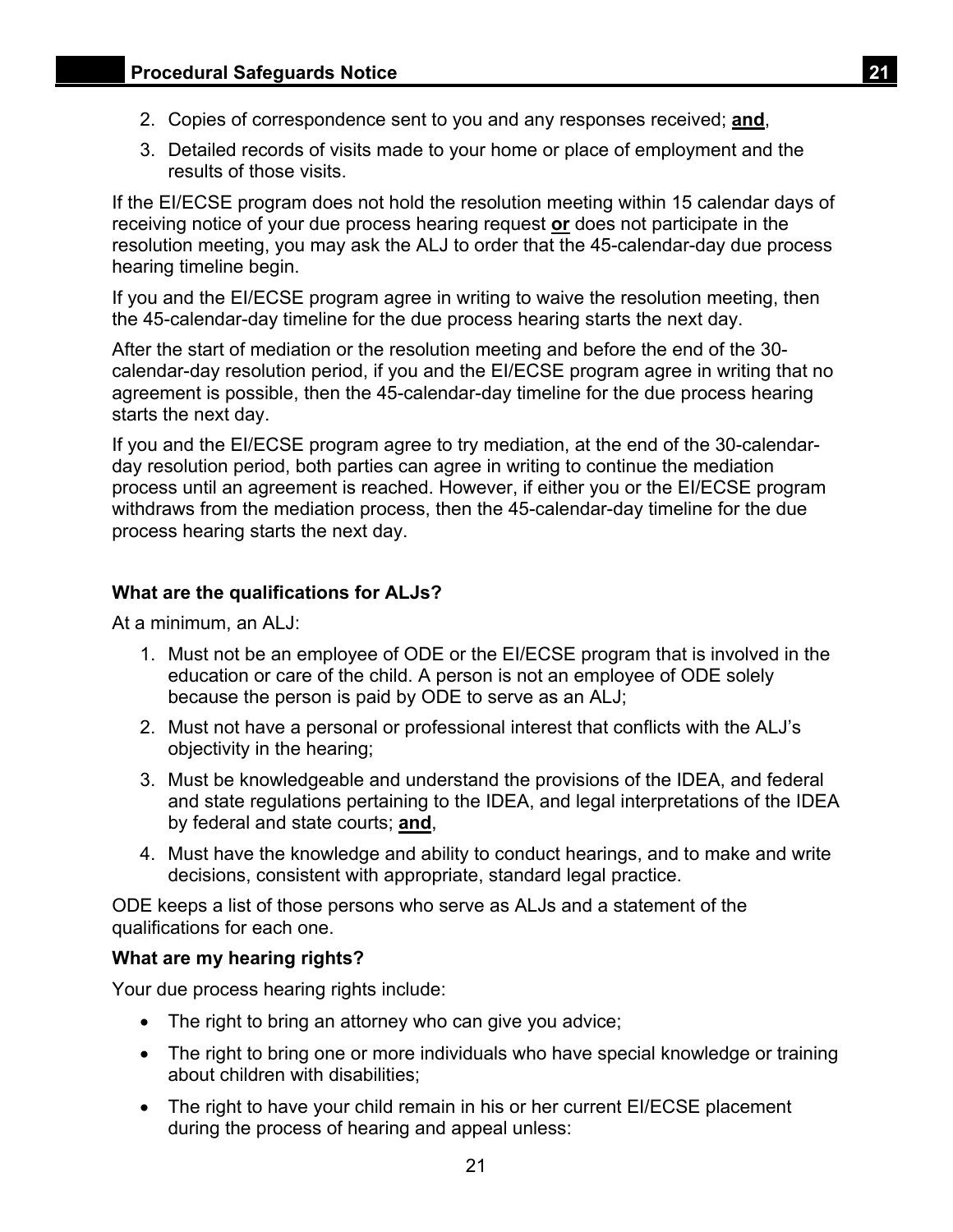- $\circ$  You and the program agree to another placement;
- $\circ$  Your child is applying for initial admission to the program and you consent to your child's placement in the program;
- o Your child is suspended or expelled and placed in an interim alternative educational setting for behavior that is not a manifestation of the child's disability;
- $\circ$  Your child is removed by the program to an interim placement for up to 45 days for a weapon or drug violation or for causing serious bodily injury to another person ; **or**,
- $\circ$  Your child is removed by an ALJ to an interim placement for up to 45 days due to the substantial likelihood of injurious behavior;
- The right to present written and verbal evidence, and to confront, cross-examine, and require witnesses to be present;
- The right to be informed at least five business days before the hearing of the evaluations completed by the district or program by that date and recommendations based on those evaluations that they intend to use at the hearing;
- The right to have your child present at the hearing;
- The right to have the hearing closed or open to the public;
- The right to prohibit the introduction of any evidence at the hearing that has not been disclosed to you at least five business days before the hearing. The ALJ may prohibit the introduction of any evidence not disclosed five business days before the hearing without the consent of the other party;
- The right to a written or, at your option, an electronic verbatim record of the hearing at no cost within a reasonable time of the closing of the hearing; **and**,
- The right to a written or, at your option, an electronic copy of the hearing decision at no cost.

Each hearing must be conducted at a time and place that is reasonably convenient to you and your child.

## **What is the basis for the ALJ's decision?**

An ALJ's decision on whether your child received a free appropriate public education (FAPE) must be based on substantive grounds. In matters alleging a procedural violation, an ALJ may find that your child did not receive FAPE only if the procedural inadequacies:

- 1. Interfered with your child's right to a free appropriate public education (FAPE);
- 2. Significantly interfered with your opportunity to participate in the decision-making process regarding the provision of a free appropriate public education (FAPE) to your child; **or**,
- 3. Caused a deprivation of an education benefit.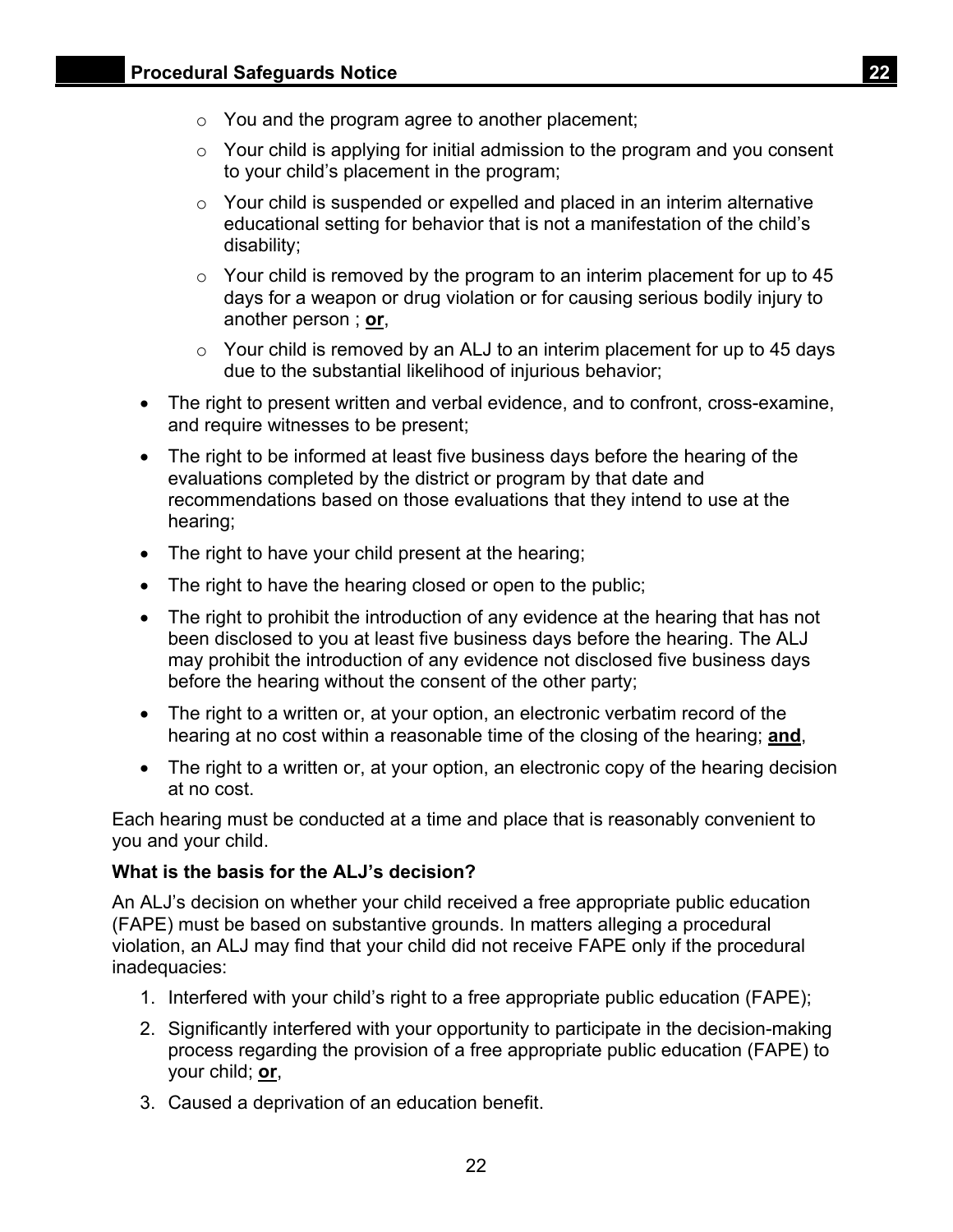This rule does not prevent an ALJ from ordering an EI/ECSE program to comply with the requirements in the procedural safeguards section of the IDEA (34 CFR 300.500 through 300.536) (OAR 581-015-2300 through 2385).

## **Special rule for ECSE:**

Nothing in Part B of the IDEA restricts or limits the rights, procedures, and remedies available under the U.S. Constitution, the Americans with Disabilities Act of 1990, Title V of the Rehabilitation Act of 1973 (Section 504), or other Federal laws protecting the rights of children with disabilities, except that before the filing of a civil action under these laws seeking relief that is also available under Part B of the IDEA, the due process procedures described above must be exhausted to the same extent as would be required if the party filed the action under Part B of the IDEA.

This means that you may have remedies available under other laws that overlap with those available under the IDEA, but in general, to obtain relief under those other laws, you must first use the available administrative remedies under the IDEA (i.e., the due process complaint, resolution meeting, and impartial due process hearing procedures) before going directly into court.

The final order will be given to the State Interagency Coordinating Council and the State Advisory Council for Special Education. The final order does not identify you or your child by name. It is a public record.

## **What may I do if I disagree with the hearing decision?**

A hearing decision is final except that a losing party may bring a civil action in court within 90 days of the final order. If you file a civil action in federal or state court, the court must:

- Receive the record of the hearing;
- Hear additional evidence at the request of a party;
- Base its decision of the preponderance of the evidence; and,
- Grant such relief as the court determines is appropriate.

## **When may a court order reimbursement for attorney fees? (ECSE only)**

A court may require ODE to reimburse you for your reasonable attorney fees if you prevail in the due process hearing.

A court may require your attorney to pay for the EI/ECSE program's attorney if your claim is "frivolous, unreasonable or without foundation." A court may require you or your attorney to pay for the program's attorney if your claim was presented "for any improper purpose" such as to harass, or to delay or increase the cost of litigation without reason.

## **How does the court determine reasonable attorney fees?**

A court awards reasonable attorneys' fees as follows:

1. Fees must be based on rates prevailing in the community in which the action or hearing arose for the kind and quality of services furnished. No bonus or multiplier may be used in calculating the fees awarded.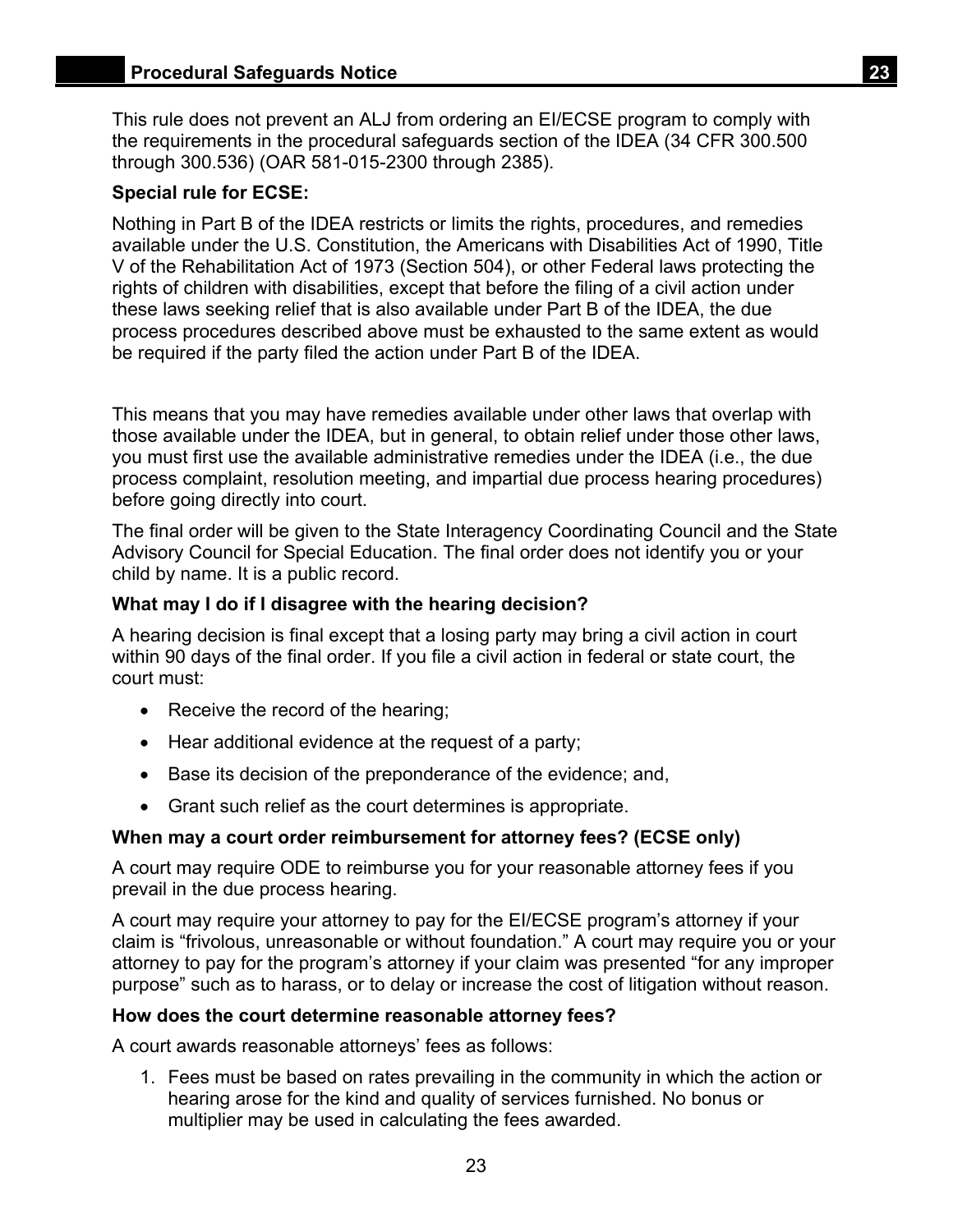- <span id="page-26-0"></span>2. Fees may not be awarded and related costs may not be reimbursed in any action or proceeding under Part B of the IDEA for services performed after a written offer of settlement to you if:
	- a. The offer is made within the time prescribed by Rule 68 of the Federal Rules of Civil Procedure or, in the case of a due process hearing, at any time more than 10 calendar days before the proceeding begins;
	- b. The offer is not accepted within 10 calendar days; **and**,
	- c. The court finds that the relief finally obtained by you is not more favorable to you than the offer of settlement.
- 3. Despite these restrictions, an award of attorneys' fees and related costs may be made to you if you prevail and you were substantially justified in rejecting the settlement offer.
- 4. Fees may not be awarded relating to any IFSP meeting unless the meeting is held as a result of an administrative proceeding or court action. Fees also may not be awarded for mediation.

A resolution meeting is not considered a meeting convened as a result of an administrative hearing or court action, and also is not considered an administrative hearing or court action for purposes of these attorneys' fees provisions.

The court reduces, as appropriate, the amount of the attorneys' fees awarded under Part B of the IDEA, if the court finds that:

- 1. You, or your attorney, during the course of the action or proceeding, unreasonably delayed the final resolution of the dispute;
- 2. The amount of the attorneys' fees otherwise authorized to be awarded unreasonably exceeds the hourly rate prevailing in the community for similar services by attorneys of reasonably similar skill, reputation, and experience;
- 3. The time spent and legal services furnished were excessive considering the nature of the action or proceeding; **or**,
- 4. The attorney representing you did not provide to the EI/ECSE Program the appropriate information in the due process hearing request.

However, the court may not reduce fees if the court finds that the public agency unreasonably delayed the final resolution of the action or proceeding or there was a violation under the procedural safeguards provisions of Part B of the IDEA.

## **CHILDREN ATTENDING PRIVATE SCHOOLS - ECSE ONLY**

## **Are special education services available to children who are enrolled by their parents in a private school?**

Yes, in general, but not necessarily to every child. Children who are enrolled by their parents in private schools may participate in publicly funded special education and related services. Federal law allows the ECSE program to limit the public funds spent for these services. If your child is to receive special education services under this provision, the program will meet with you to develop a service plan describing the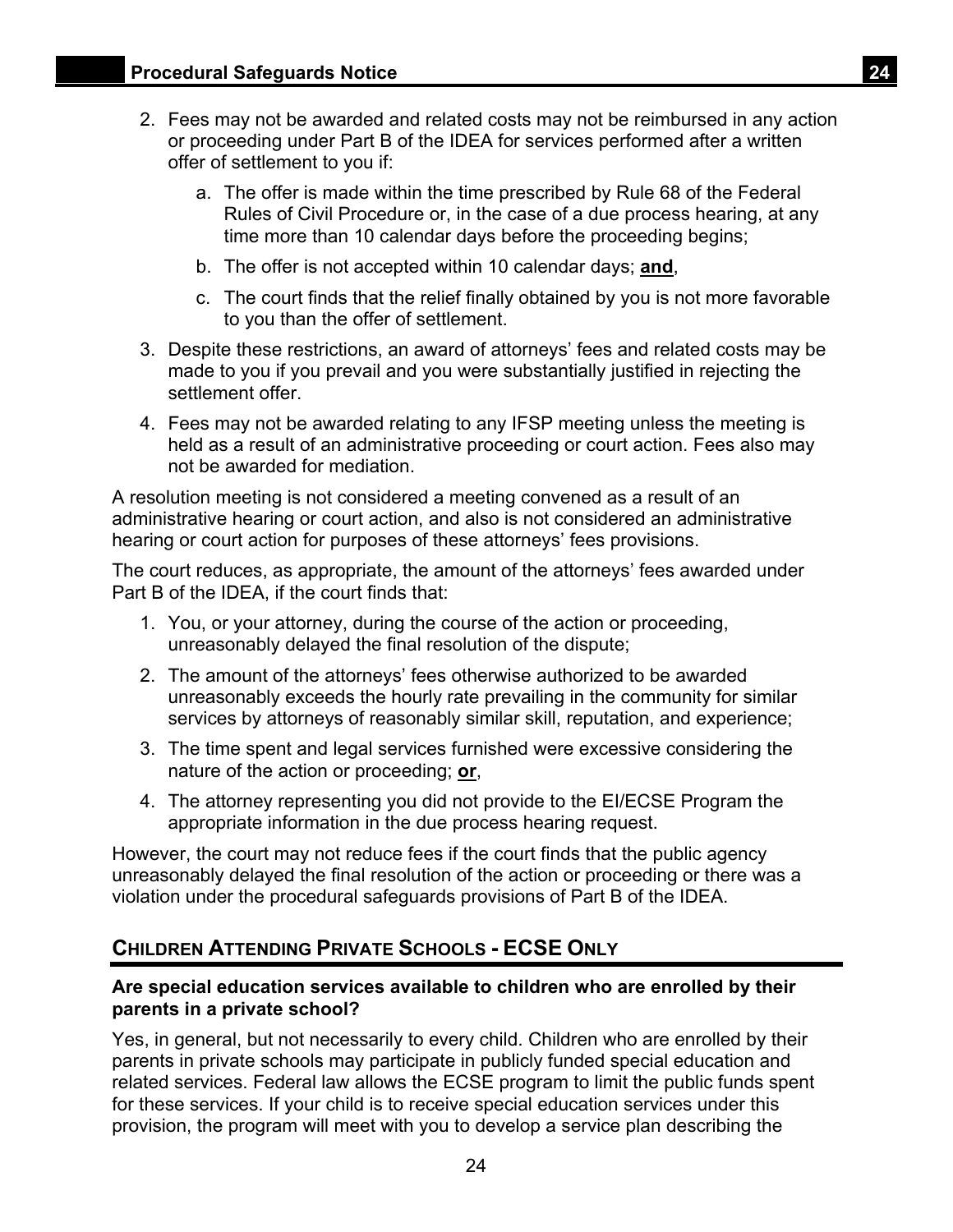services to be provided to your child. Services may be provided on-site at the private school or at an EI/ECSE program. If the services are offered at the EI/ECSE program, the public agency must offer transportation for the child to access these services.

## **When is a program required to reimburse parents for private school tuition?**

ECSE programs are not required to pay for the cost of education, including early childhood special education and related services, of a child with a disability at a private school or facility if the program made a free appropriate public education available to the child and the parents chose instead to place the child in a private school or facility.

A court or ALJ may require an ECSE program to reimburse parents for the cost of a private school placement made without the consent of or referral by the program only if:

- The child received ECSE services under the authority of the EI/ECSE program before enrolling in the private school;
- The court or ALJ finds that at that time the program did not make a free appropriate public education available to the child in a timely manner; **and**,
- The private placement is appropriate.

An ALJ or court may find the parents placement to be appropriate, even if the placement does not meet the state standards for EI/ECSE programs.

## **When may the court reduce or deny reimbursement to parents?**

#### **Notice**:

The court or ALJ may reduce or deny reimbursement if the parents did not give the ECSE program notice that they were rejecting the placement proposed by the ECSE program and state their concerns and their intent to enroll their child in a private school at public expense. This notice must be given either:

- At the most recent IFSP meeting that the parents attended before removing the child from the ECSE placement; **or**,
- In writing to the ECSE program at least ten business days before removing the child from the ECSE placement.

A court or ALJ must not reduce or deny reimbursement if a parent does not give this notice if:

- Giving notice would likely result in physical harm to the child;
- The EI/ECSE program prevented the parent from giving notice; **or**,
- The parent had not received a copy of this Notice of Procedural Safeguards or otherwise been informed of this notice requirement.

A court or ALJ **may not** reduce or deny reimbursement if a parent does not give this notice if:

- The parent is not literate or cannot write in English; **or**,
- Giving notice would likely result in serious emotional harm to the child.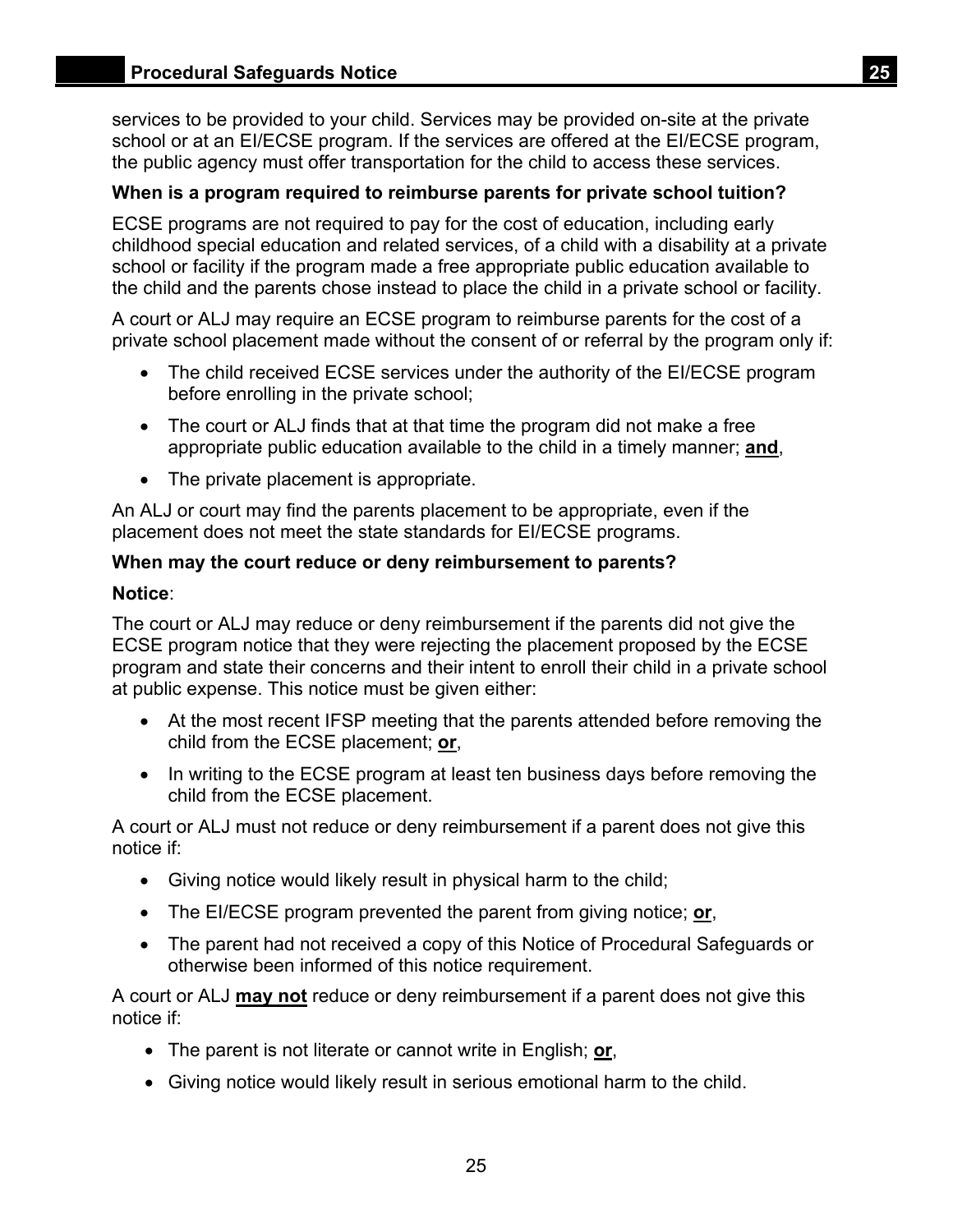<span id="page-28-0"></span>**Evaluation**; The court or ALJ also may reduce or deny reimbursement if the parent does not make the child available for an evaluation by the public agency, if:

- The public agency gave prior written notice of its intent to evaluate or reevaluate the child;
- The purpose of the evaluation as described in this notice was appropriate and reasonable; **and**,
- The public agency gave the parent this notice before the child was removed from the ECSE placement.

**Unreasonableness**: Reimbursement may also be reduced or denied upon a judicial finding that parents were unreasonable in their actions or the costs of the private program were unreasonable.

## **DISCIPLINE AND PLACEMENT IN INTERIM ALTERNATIVE EDUCATIONAL SETTING-ECSE ONLY**

Federal law requires parents to be notified of procedural safeguards relating to school discipline and procedures for placement in alternative settings even though these procedures were not written with EI/ECSE programs in mind.

## **May a child be suspended from an ECSE program?**

Yes. The ECSE program may suspend a child with a disability from the child's current educational placement for disciplinary reasons for up to ten school days in a row if children without disabilities would be suspended for that behavior. The program may use short-term removals, including suspension, moving the child to an appropriate interim alternative educational setting, or putting the child in another setting, to the same extent these options would be used with children without disabilities.

## **May a child be suspended for more than ten school days in a school year?**

It depends. A child may be suspended from an ECSE program for additional periods of up to ten school days in a row if there is not a "pattern" to the suspensions. A "pattern" exists if:

- The child's behavior is substantially (for the most part) similar to the child's behavior in previous incidences there resulted in this series of removals; **and**,
- Other factors such as the length of time of each suspension, the total amount of time a child is out of school, and how close the suspensions are to each other indicates a pattern. Whether a series of removals constitutes a pattern is determined on a case-by-case basis by the EI/ECSE program and, if challenged, is subject to review through due process and judicial proceedings.

If there is a "pattern" to the suspensions, the program may only suspend a child if the child's IFSP team decides that the child's behavior was not a "manifestation" of the child's disability.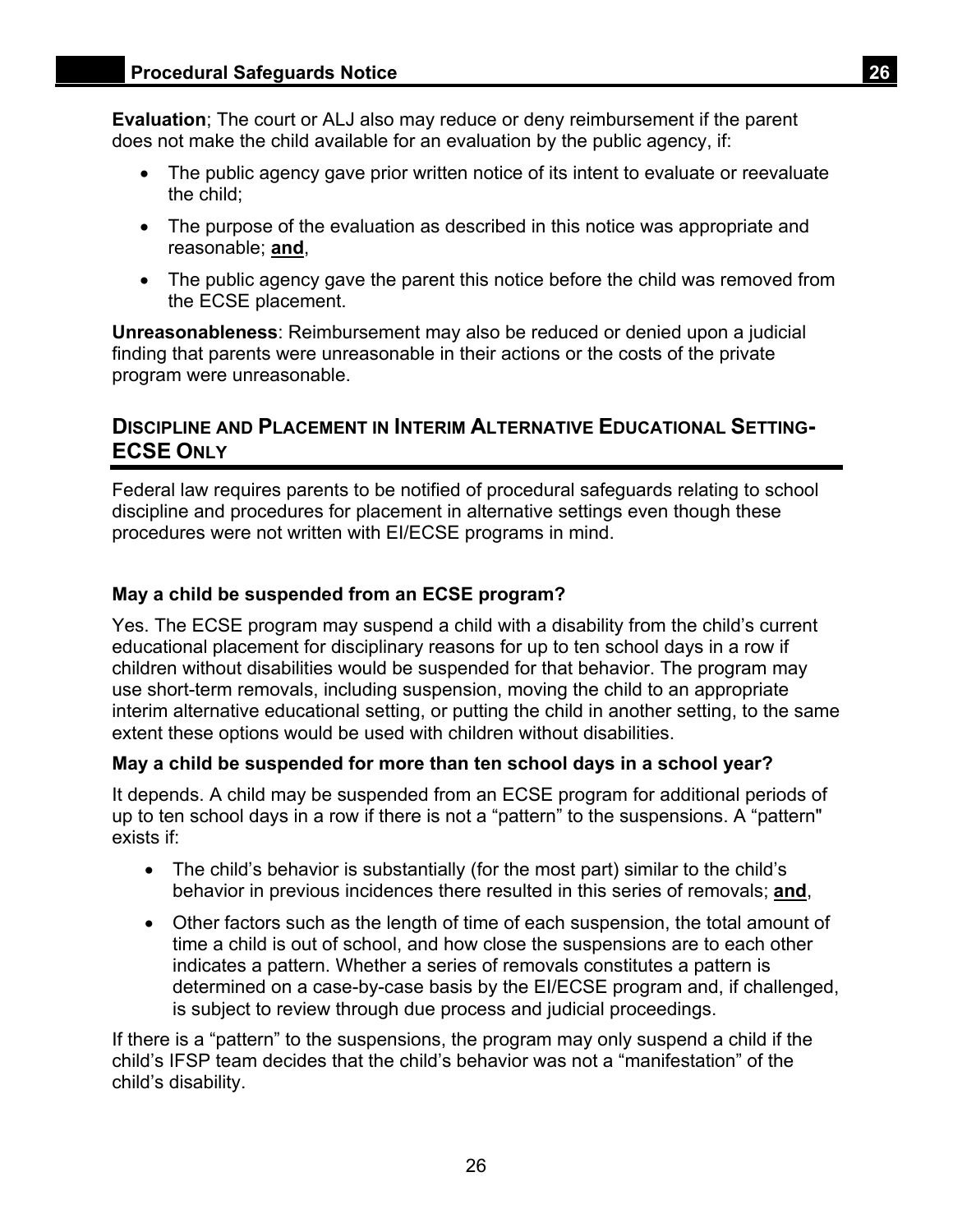If there is no "pattern," then EI/ECSE personnel, in consultation with at least one of the child's teachers, determine what services are needed for the child to continue to progress toward the IFSP goals during the removal.

A child may be removed for more than ten school days in a row (usually called an "expulsion") if the child's IFSP team decides that the child's behavior was not a "manifestation" of his or her disability.

## **If a child is suspended or expelled for more than ten school days in a school year, does the program still have to provide ECSE services for the child?**

Yes. After the first ten days of removal, the program must give the child the services the child needs to continue to participate in age-appropriate activities and to progress toward the child's IFSP goals. These services may be provided in a different location, called an "interim alternative educational setting."

### **May the IFSP team decide to move a child to a different school or program even if the child is not suspended or expelled?**

Yes. The parents are a part of the IFSP team that makes this decision. The decision needs to be based on the child's IFSP and what the child needs to be successful in school. Along with other factors, the child's IFSP team can consider the impact of the child's behavior on teachers and other children.

## **Must the program give the parent notice of the disciplinary action?**

Yes, the program must notify the parent not later than the date on which the decision to take the action is made and provide the parent with this Notice of Procedural Safeguards.

## **How does the IFSP team decide if behavior is a "manifestation" of a child's disability?**

The IFSP team, including the parents, looks at all relevant information about the child, including test results, information from the parents, observations of the child, and the child's IFSP and placement.

The child's IFSP team may determine that the child's behavior was a manifestation of the child's disability if:

- The behavior was caused by or directly related to the child's disability; **or**,
- The behavior was the direct result of the program not implementing the child's IFSP.

This decision must be made within 10 school days of any decision to change the placement of a child with a disability because of a violation of code of student conduct.

## **What happens if the IFSP team decides that the child's behavior** *was* **a manifestation of the child's disability?**

If the IFSP team concludes that the behavior was a manifestation of the child's disability the program may not expel the child or suspend the child for more than ten school days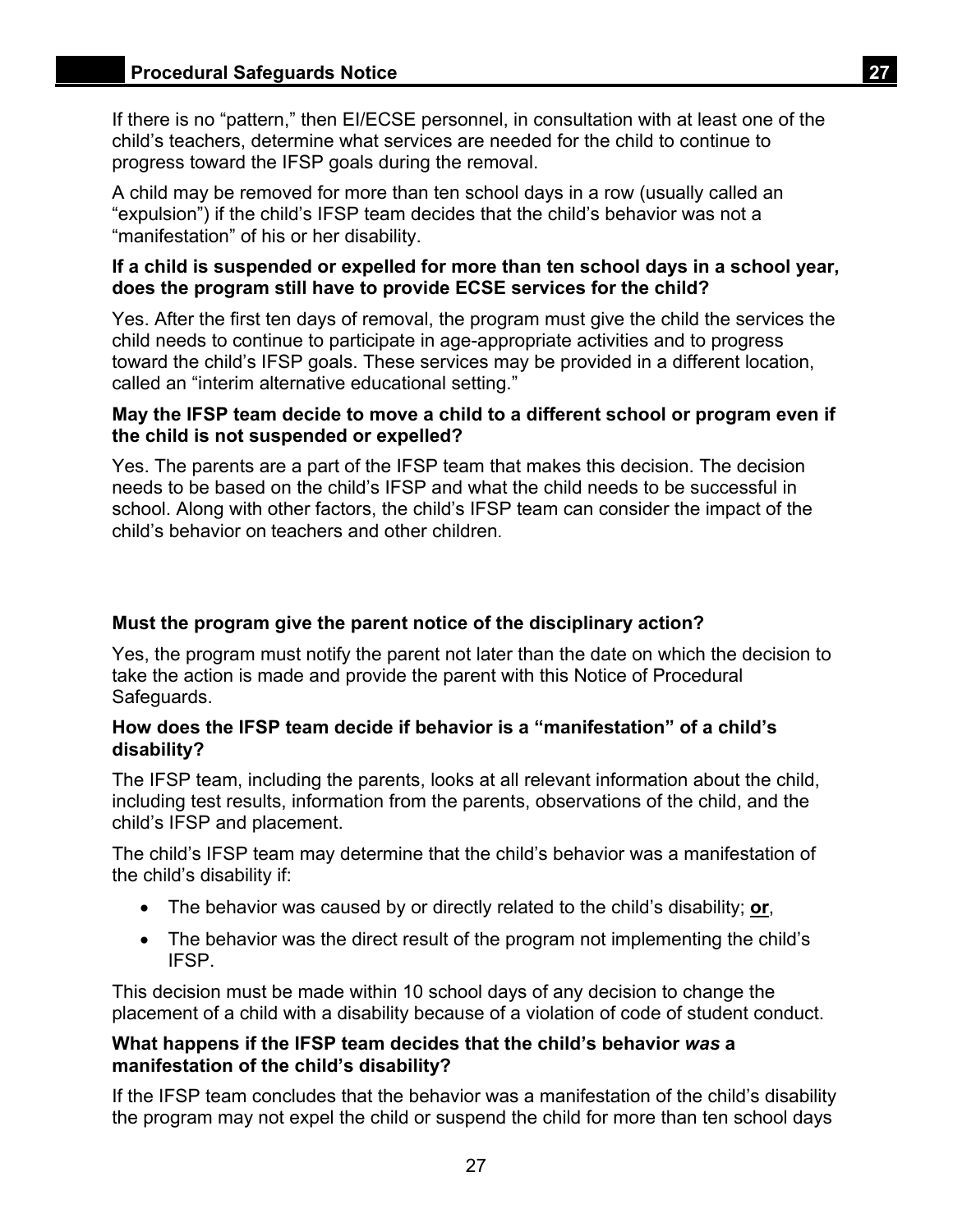in a row or for more than ten school days in the school year if the removals are a "pattern."

The program and parent may hold an IFSP meeting to review the information, and the IFSP team may make changes in the child's IFSP services and/or placement. If the IFSP team finds that conduct in question was the direct result of the program not implementing the IFSP, the program must take immediate action to remedy the deficiencies.

The IFSP team must complete an evaluation of the child's behavior (called a "functional behavior assessment") and develop a behavior intervention plan for the child. If the child already has a behavior intervention plan, the IFSP team must review and change the plan, if needed, to address the behavior.

Except as described under *Special circumstances*, the EI/ECSE program must return the child to the placement from which the child was removed, unless the parent and the program agree to a change of placement as part of the modification of the behavioral program intervention plan.

## **What happens if the IFSP team decides that the child's behavior was** *not* **a manifestation of the child's disability?**

If the IFSP team concludes that the behavior was not a manifestation of the child's disability:

- The program may take disciplinary action, such as expulsion, in the same manner as it would for children without disabilities;
- The program must make sure that the child's special education and disciplinary records are provided to the expulsion hearings officer if an expulsion hearing is required;
- The program must continue to provide a free appropriate public education to the child consistent with the child's individual needs, which may be provided in an interim alternative educational setting as determined by the IFSP team; **and**,
- As appropriate, the program must give the child a functional behavior assessment, and behavior intervention services and modifications to address the child's behavior so it does not continue.

**Special circumstances:** EI/ECSE personnel may consider any unique circumstances on a case-by-case basis, when determining whether a change of placement related to discipline, is appropriate for a child with a disability who violates a school code of student conduct.

## **When can the program immediately remove a child to another school or program?**

Whether or not the behavior was a manifestation of the child's disability, EI/ECSE personnel may move a child to an interim alternative educational setting (determined by the child's IFSP team) for up to 45 school days under the following special circumstances:

 The child carries a weapon to the EI/ECSE program or to an EI/ECSE function or possesses a weapon at school;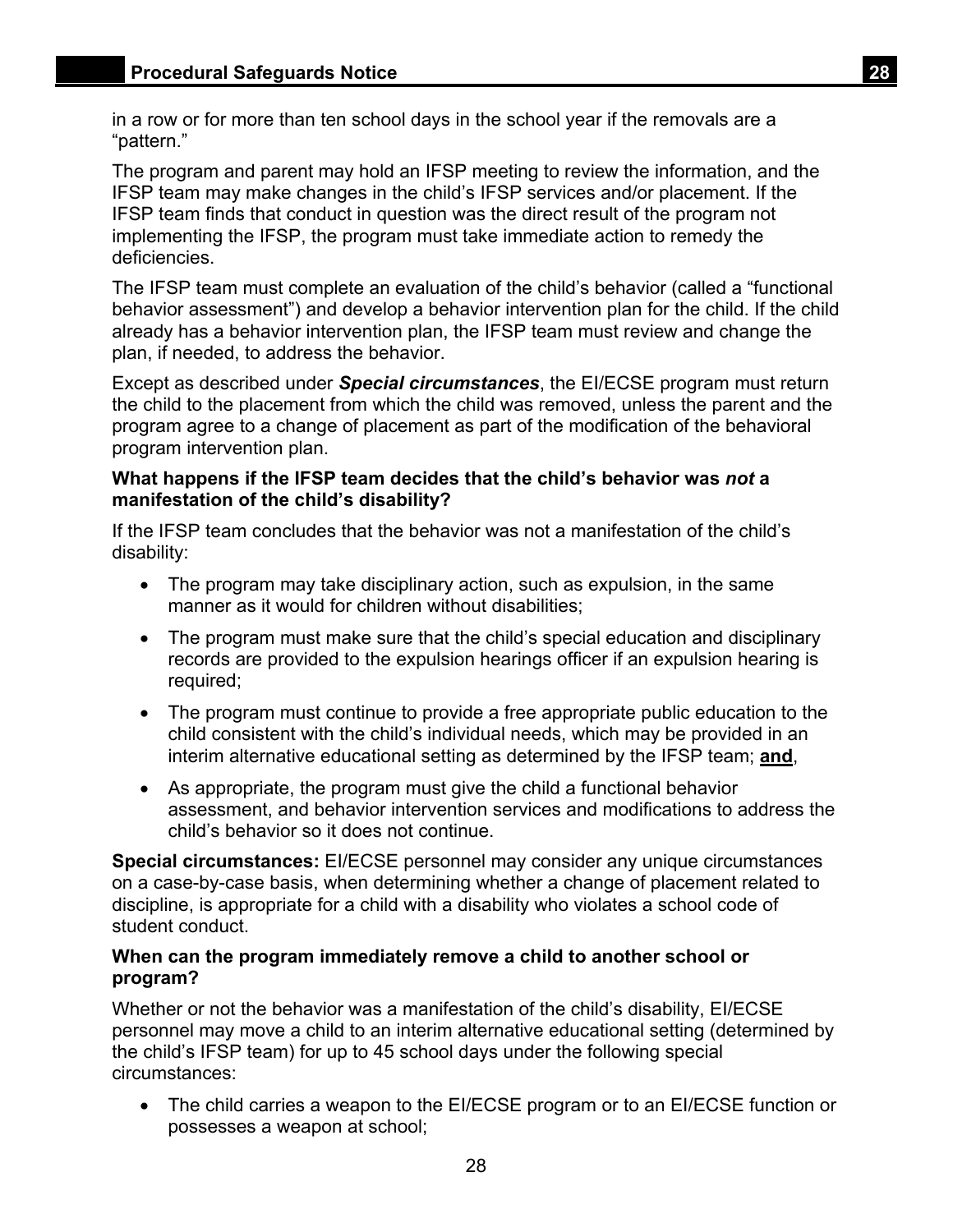- The child knowingly possesses or uses illegal drugs or sells or solicits the sale of a controlled substance while at the EI/ECSE program or an EI/ECSE function; **or**,
- The child causes serious bodily injury to another person while at the EI/ECSE program, on the EI/ECSE program grounds, or at an EI/ECSE function.

## **When may a parent or program get an expedited hearing to resolve a disciplinary dispute?**

A parent who disagrees with the IFSP team's manifestation determination or a decision regarding the child's placement may request a due process hearing. A program may request a hearing if the program believes that maintaining the child's current placement is substantially likely to result in injury to the child or others.

An EI/ECSE program may request an expedited hearing to move a child to an interim alternative educational setting for up to 45 days at a time if:

- The child would be substantially likely to cause injury to the child or others in the current placement;
- The program has made reasonable efforts to minimize the risk of harm in the current placement; **and**,
- The interim alternative educational setting meets the requirements below.

## **What procedures apply to an expedited due process hearing?**

Whenever a parent or an EI/ECSE program requests a due process hearing, a hearing must be held that meets the requirements of a regular due process hearing except:

- 1. ODE must arrange for an expedited due process hearing, which must occur within **20** school days of the date the hearing is requested and must result in a written determination within **10** school days after the hearing.
- 2. Unless the parents and the EI/ECSE program agree in writing to waive the meeting, or agree to use mediation, a resolution meeting must occur within **7**  calendar days of receiving notice of the due process complaint. The hearing may proceed unless the matter has been resolved to the satisfaction of both parties within **15** calendar days of receipt of the due process complaint.

A party may appeal the decision in an expedited due process hearing in the same way as for decisions in other due process hearings.

An impartial ALJ must conduct the due process hearing and make a decision. The ALJ may:

- 1. Return the child with a disability to the placement from which the child was removed if the ALJ determines that the removal was a violation of these requirements, or that the child's behavior was a manifestation of the child's disability; **or**,
- 2. Order a change of placement of the child with a disability to an appropriate interim alternative educational setting for not more than 45 school days if the ALJ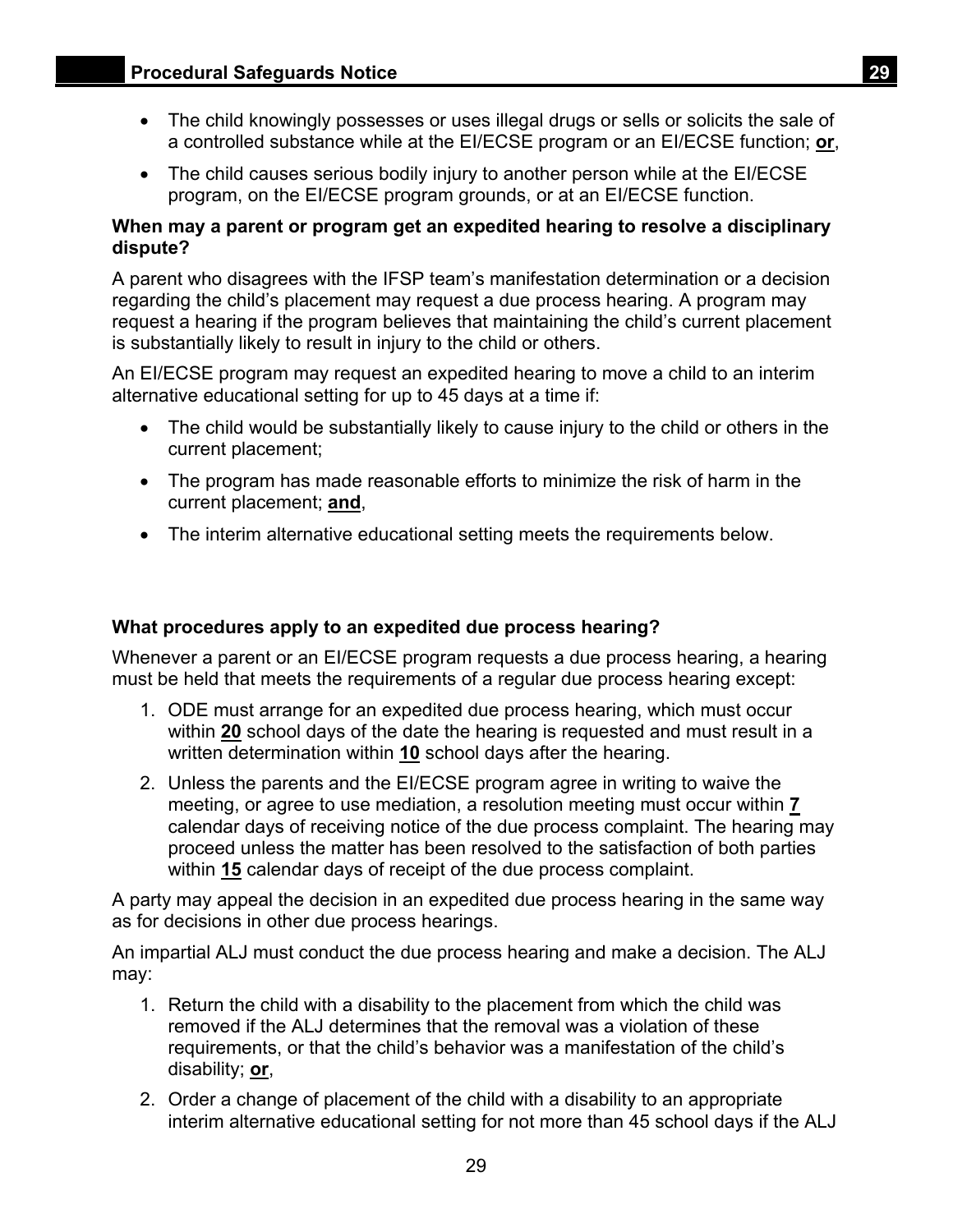determines that maintaining the current placement of the child is substantially likely to result in injury to the child or to others.

These hearing procedures may be repeated if the EI/ECSE program believes that returning the child to the original placement is substantially likely to result in injury to the child or to others.

When the parent or EI/ECSE program has filed a due process hearing request related to disciplinary matters, the child must (unless the parent and EI/ECSE program agree otherwise) remain in the interim alternative educational setting pending the decision of the administrative law judge, or until the expiration of the time period of removal as provided for under these requirements.

#### **What are the requirements for an interim alternative educational setting?**

An interim alternative educational setting must:

- Allow the child to continue to participate in age-appropriate activities, although in a different setting;
- Allow the child to continue to receive ECSE services and modifications, including those described in the child's IFSP, to enable the child to meet IFSP goals; **and**,
- Provide, as appropriate, a functional behavior assessment, behavior intervention services and modifications to address the child's behavior so it does not continue.